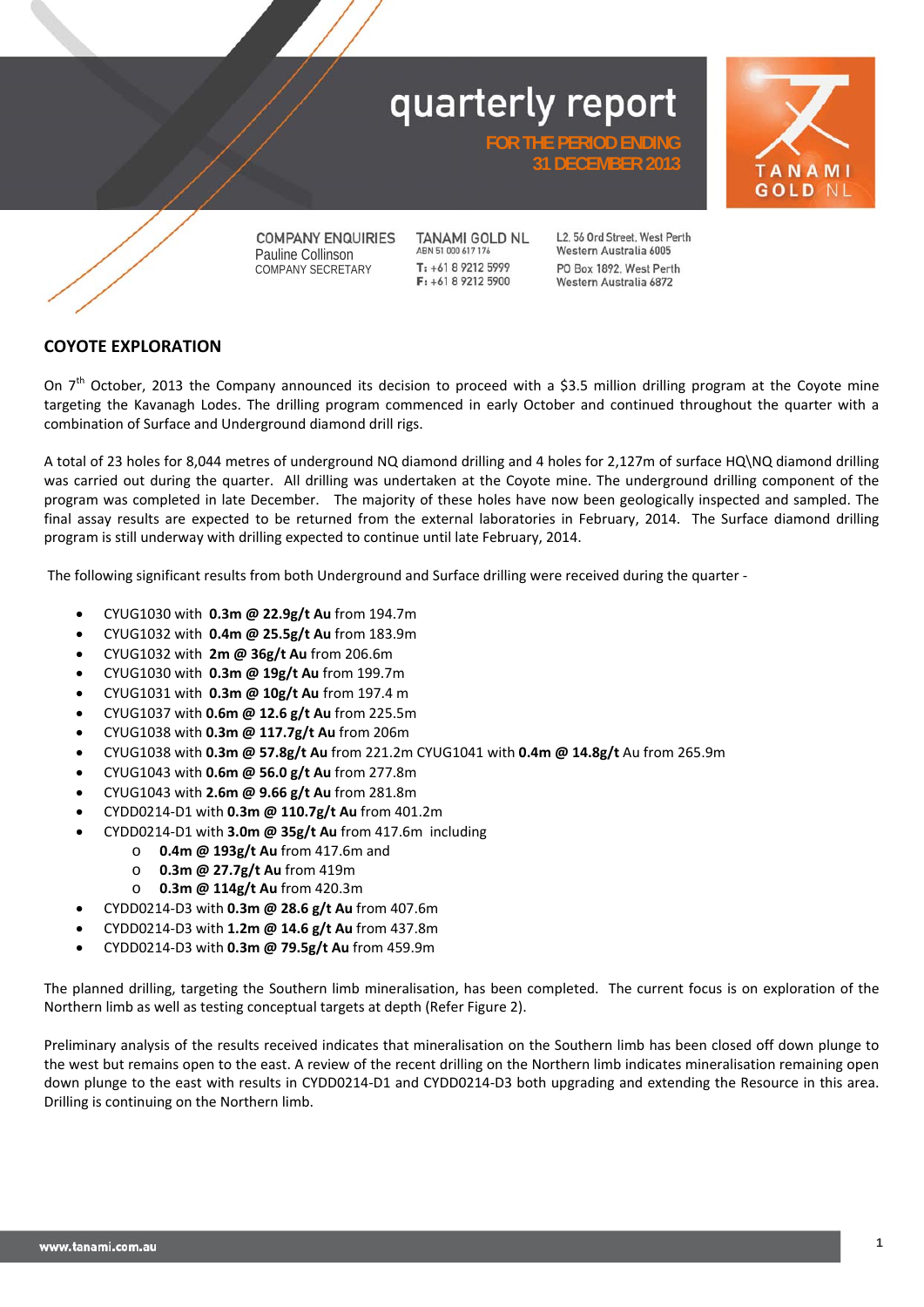FOR THE PERIOD ENDING 31 DECEMBER 2013

### **KAVANAGH RESOURCE**

The Kavanagh Resource is hosted within quartz-carbonate veining that occurs within both Sandstone and Siltstone rocks that are located within a much larger sequence of turbidites. These sediments have been folded resulting in a steep southern limb and a shallower Northern limb. Historically gold mineralisation at Coyote has predominately been located on the steeper southern limb approximately 150‐200m south of the current Kavanagh Resource.

A maiden Inferred Resource of 122,000 tonnes @ 25g/t Au for a total of 100,000 ounces of gold was announced for Kavanagh on 9th April 2013. The majority of mineralisation located to date is on the southern (steeper) limb, which is more easily drilled from the current underground mine. Extensions on this limb have been targeted in the current Underground drilling program, whilst the Surface diamond rig focuses on testing the Northern limb and exploring at depth.



**Figure 1: Coyote Drilling Status**



**Table 1: Kavanagh Resource Statement**

| <b>Classification</b> |                 | Grade         |               |  |
|-----------------------|-----------------|---------------|---------------|--|
|                       | <b>Tonnes</b> ' | $(g/t \, Au)$ | <b>Ounces</b> |  |
| <b>Inferred</b>       | 122,000         | 25.2          | 100,000       |  |

#### **Notes to accompany Table 1**

- 1. Tonnes and ounces of gold are rounded to significant figures and grade is rounded to the nearest 0.1g/t Au. Rounding may affect tallies.
- 2. Resources reported above 2.5g/t Au block model grade.
- 3. A top-cut of 150 gram per metre was applied during the modelling process.
- 4. Grade was estimated using the Inverse Distance Squared (ID2) technique.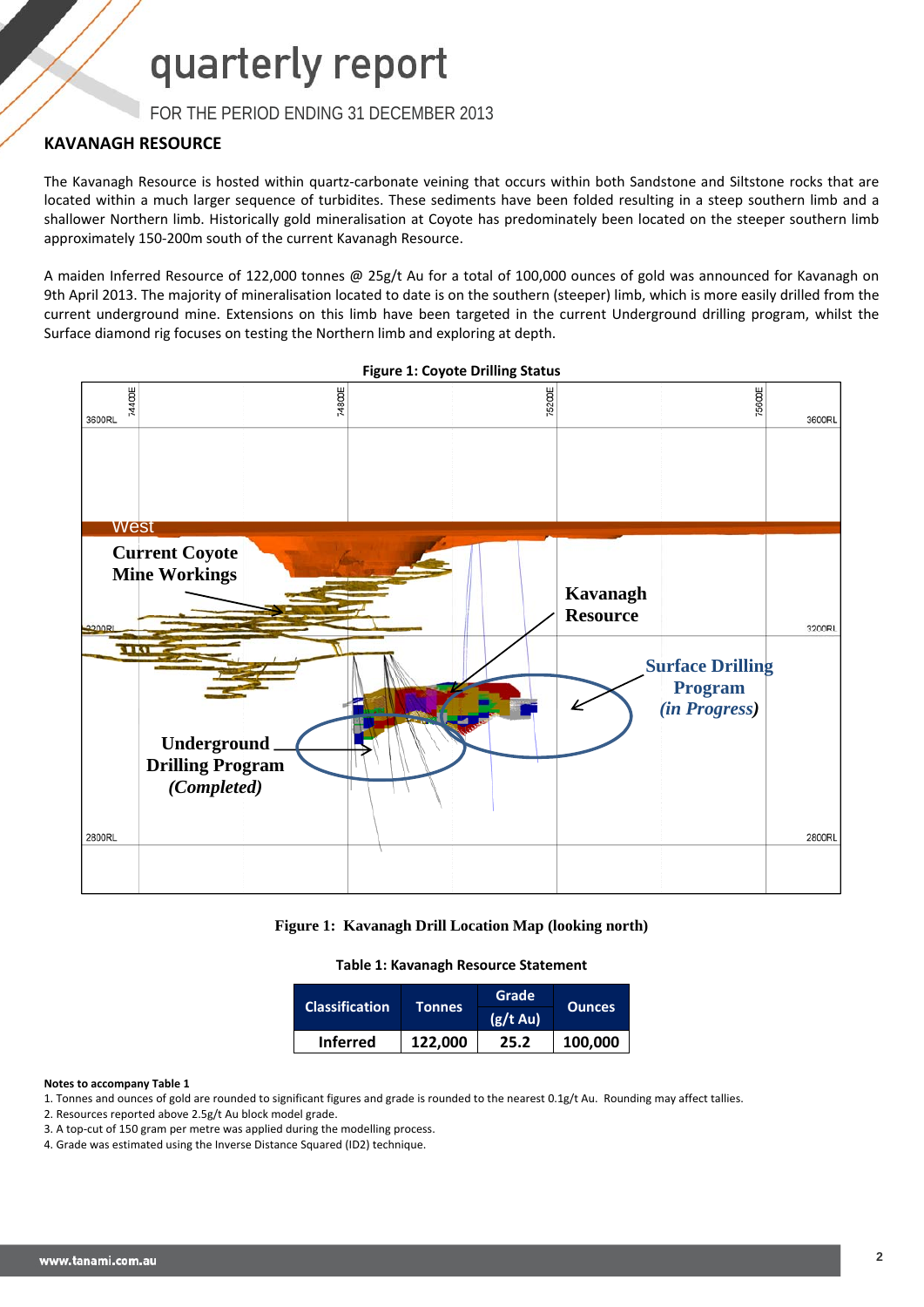FOR THE PERIOD ENDING 31 DECEMBER 2013



### **REGIONAL EXPLORATION**

Regional exploration expenditure was kept to a minimum during the quarter with a focus on maintaining tenement standing. Accordingly, only surface exploration in the Western Tanami Project was conducted during the quarter. Programs were completed on tenements E80/3238, E80/4006, M80/562 and M80/564 and assaying results were received for programs conducted in the previous quarter on tenements E80/1483, E80/1677 E80/1905 and E80/2036 (refer Figure 3& 4).

Assaying results from infill soil sampling in E80/1483 during the September quarter were received. This covered an area centered approximately 4km northwest of Coyote mine site where significantly anomalous gold results correlatable along magnetic features had been received the September quarter. The 200m x 50m sampling on the anomalous trends failed to return any significant gold results, however, cobalt, copper and molybdenum anomalism over 2km strike was defined along one of the magnetic trends.

Assaying results from the North Bald Hill soil sampling program undertaken during the September quarter in E80/2036 were received. The target of the program is poorly tested parts of the prospective Bald Hill Member unit which hosts the Kookaburra and Sandpiper gold deposits. Historic sampling was closed to 400m x 100m with some 200m x 100m near better historical geochemical anomalism. There was widespread but sporadic low level gold anomalism returned. Two 500m zones (approximately) of low level gold and pathfinder anomalism require further work at magnetic interpreted fold structures, which are similar in appearance to those hosting the Kookaburra and Sandpiper Deposits.

Assaying results were received from reconnaissance Surface programs over unexplored areas on E80/1679 and E80/1905 during the September quarter. A program in the west of E80/1905 testing magnetic stratigraphy similar to the Bald Hill Member returned sporadic anomalism in a wide range of pathfinder elements. A program in the south of E80/1677 testing magnetic interpreted fold structures returned low level gold and pathfinder anomalism associated with a fold hinge structure.

One sampling program conducted in the east of E80/4006 during the quarter had results returned. Reconnaissance surface sampling was undertaken over the area where sparse drill lines had low level gold anomalism proximal to a major regional structure interpreted from magnetic images. There were no significant results and this area of the tenement was subsequently relinquished.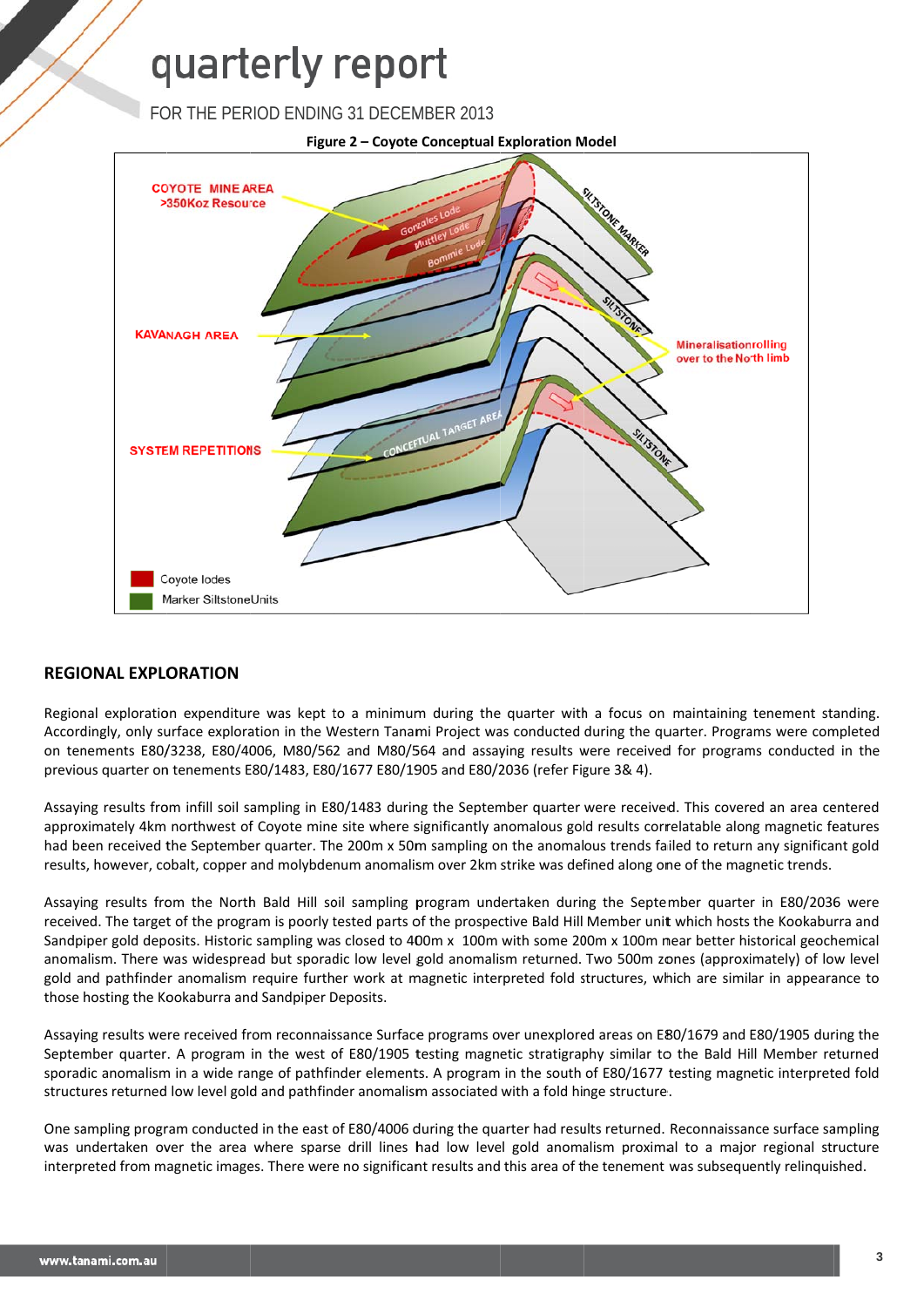FOR THE PERIOD ENDING 31 DECEMBER 2013

### **CORPORATE**

#### **Cash and Cash Equivalents**

As at 31 December 2013, the Company had cash of \$13,641,980.

#### **Board Changes**

On 7 November 2013, Mr Lee Seng Hui resigned as Director of the Company with immediate effect.

#### **Entitlement Issue**

On 15 November 2013, the Company announced it had reached an agreement with Allied Properties Resources Limited ("APRL") to underwrite a renounceable pro-rata Entitlements Issue ("Issue") to raise \$11.75 million before costs.

The Issue was made to eligible shareholders at an issue price of \$0.02 cents per share on the basis of 1 new share for every 1 share held.

#### **Rehabilitation Bond**

On 9 August 2013, the Company lodged a Mining Rehabilitation Fund ("MRF") application with the WA Department of Mines and Petroleum for the return of its \$2.3 million Coyote rehabilitation bond. The bond was received by the Company on 8 October, 2013.

#### **Strategic Direction**

The Board continues to maintain an ongoing focus towards reducing its care and maintenance fixed costs and overheads and has secured funding to ensure the Company remains financially viable while the drilling program and subsequent evaluation proceeds.

#### **Other Corporate Matters**

The Company is in continuing discussions with various third parties regarding possible corporate proposals and funding options.

The Board's primary concern is to restore and grow shareholder value.

#### **Gerard McMahon Chairman**

#### *Competent Person*

The information in this report that relates to Mineral Resource is based on information compiled by Mr Michael Thomson, a full time employee and Principal Geologist of Tanami Gold NL. Mr Thomson is a member of the Australasian Institute of Mining and Metallurgy and has sufficient experience which is relevant to the style of mineralisation and type of deposit under consideration to qualify as a Competent Person as defined in the December 2004 edition of the Australasian Code for Reporting of Exploration Results, Mineral Resources and Ore Reserves (JORC Code). Mr Thomson consents to the inclusion in this report of the matters based on his information in the form and context in which they appear. This information was prepared and first disclosed under the JORC Code 2004. It has not been updated since to comply with the JORC Code 2012 on the *basis that the information has not materially changed since it was last reported.*

The information in this report that relates to Geological Data and Exploration Results is based on, and fairly represents information and supporting documentation compiled by Mr Michael Thomson, a full time employee and Principal Geologist of Tanami Gold NL. Mr Thomson is a Member of The Australian Institute of Geoscientists and has sufficient experience which is relevant to the style of mineralisation and type of deposit under consideration and to the activity which he is undertaking to qualify as Competent Person as defined in the 2012 Edition of the "Australasian Code for Reporting of Exploration Results, Mineral Resources and Ore Reserves". Mr Thomson consents to the inclusion in this report of the matters *based on his information in the form and context in which they appear.*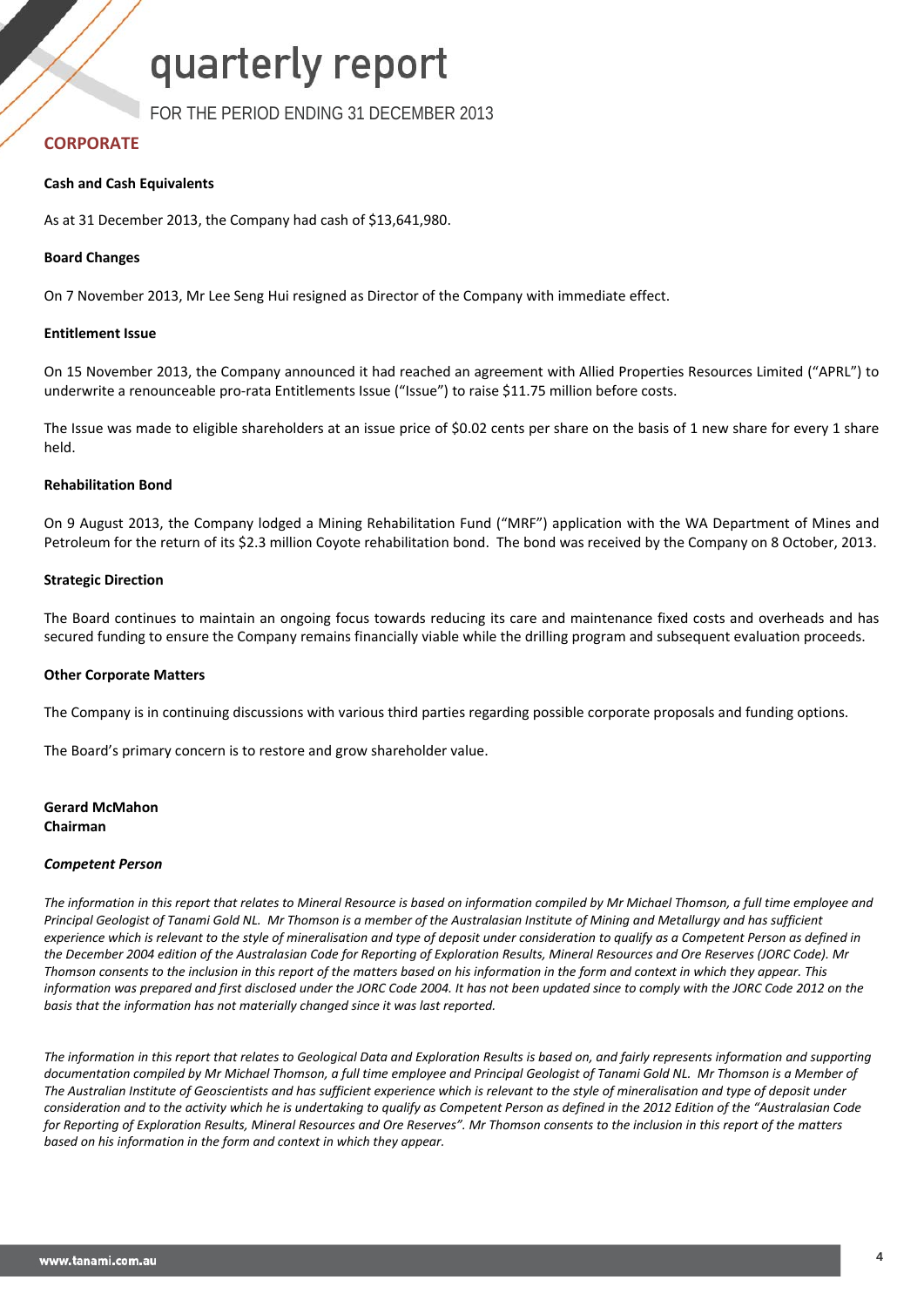FOR THE PERIOD ENDING 31 DECEMBER 2013



#### **Figure 4: Exploration Tenement - Active work areas**

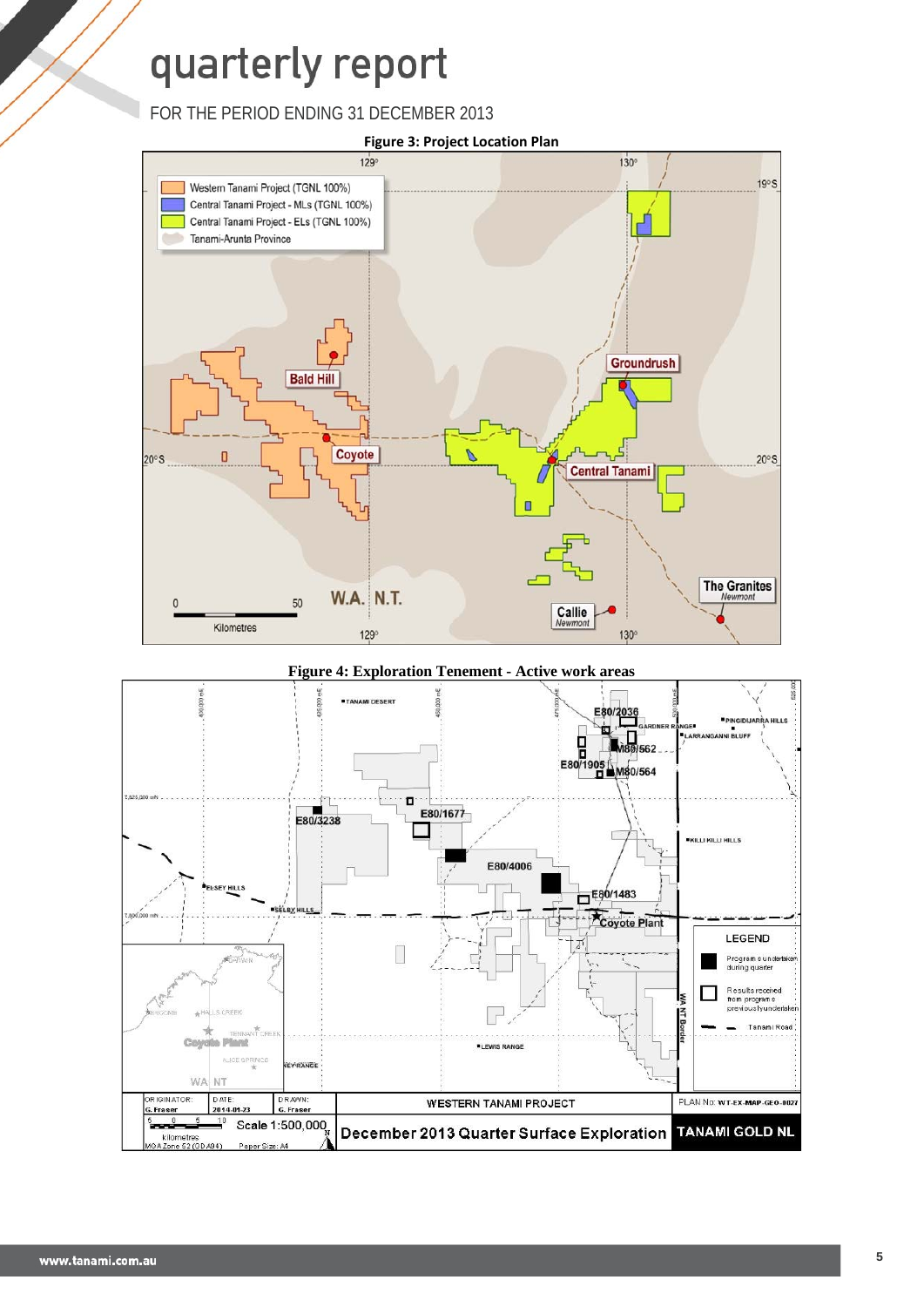FOR THE PERIOD ENDING 31 DECEMBER 2013

**Table 2: Kavanagh Significant Intercepts** 

| Hole ID         | Collar<br>Easting | Collar<br><b>Northing</b> | Collar<br>RL | Collar<br>Dip | Collar<br>Azimuth | Max<br>Depth | <b>Metres From</b>              | Metres<br>To | Interval<br>Width               | Grade | Gram<br>Metre |
|-----------------|-------------------|---------------------------|--------------|---------------|-------------------|--------------|---------------------------------|--------------|---------------------------------|-------|---------------|
| <b>CYUG1024</b> | 74811             | 50138                     | 3164         | $-54.5$       | 355               | 276          | 210                             | 211          | $\mathbf{1}$                    | 9.9   | 9.9           |
|                 |                   |                           |              |               |                   |              | 218.8                           | 219.1        | 0.3                             | 3.7   | 1.1           |
| CYUG1025        | 74869             | 50105                     | 3166         | -40           | $\overline{2}$    | 260          | 241                             | 241.6        | 0.6                             | 4.3   | 2.6           |
|                 |                   |                           |              |               |                   |              | 245.5                           | 246          | 0.5                             | 5.3   | 2.7           |
| CYUG1026        | 74869             | 50105                     | 3166         | $-46.5$       | $\mathbf 0$       | 291          | 238.1                           | 238.4        | 0.3                             | 9.5   | 2.8           |
| <b>CYUG1027</b> | 74811             | 50138                     |              |               |                   | 300          |                                 |              | No significant results received |       |               |
| <b>CYUG1028</b> | 74869             | 50105                     | 3166         | $-53.5$       | 0                 | 351.4        |                                 |              | No significant results received |       |               |
| CYUG1029        | 74811             | 50138                     | 3164         | $-54.5$       | 5                 | 491          | 207.1                           | 207.5        | 0.4                             | 2.7   | 1.1           |
|                 |                   |                           |              |               |                   |              | 194.7                           | 195          | 0.3                             | 22.9  | 6.9           |
| CYUG1030        | 74869             | 50105                     | 3166         | $-35.5$       | 6                 | 252          | 199.7                           | 200          | 0.3                             | 18.9  | 5.7           |
|                 |                   |                           |              |               |                   |              | 236.1                           | 236.4        | 0.3                             | 24.3  | 7.3           |
|                 |                   |                           |              |               |                   |              | 250.2                           | 251.2        | $\mathbf{1}$                    | 18.1  | 18.1          |
| CYUG1031        | 74811             | 50138                     | 3164         | $-43.5$       | 11                | 240          | 197.4                           | 197.7        | 0.3                             | 10    | 3             |
| <b>CYUG1032</b> | 74869             | 50105                     | 3166         | $-25$         | 358               | 227          | 183.9                           | 184.3        | 0.4                             | 25.5  | 10.2          |
| CYUG1033        | 74811             | 50138                     | 3164         | $-54.5$       | 14                | 270          |                                 |              | No significant results received |       |               |
| <b>CYUG1034</b> | 74869             | 50105                     | 3166         | -46           | 8                 | 327.2        | 281.05                          | 281.7        | 0.6                             | 3.5   | 2.3           |
|                 |                   |                           |              |               |                   |              | 290                             | 291.1        | 1.1                             | 3.1   | 3.4           |
| CYUG1035        | 74811             | 50138                     | 3164         | $-48.5$       | 14                | 250          | 206.6                           | 208.6        | $\overline{2}$                  | 36    | 71.9          |
| CYUG1036        | 74880             | 50105                     | 3166         | $-35.5$       | 17.5              | 336.2        | No significant results received |              |                                 |       |               |
| CYUG1037        | 74869             | 50105                     | 164          | -30           | 19                | 258          | 225.45                          | 226.1        | 0.6                             | 12.6  | 8.0           |
|                 |                   |                           |              |               |                   |              | 207                             | 207.8        | 0.8                             | 7.6   | 6.1           |
|                 |                   |                           |              |               |                   |              | 206                             | 206.3        | 0.3                             | 117.7 | 35.3          |
| <b>CYUG1038</b> | 74880             | 50105                     | 3166         | -22           | 24                | 280          | 221.2                           | 221.5        | 0.3                             | 57.8  | 17.3          |
|                 |                   |                           |              |               |                   |              | 243                             | 244          | $\mathbf{1}$                    | 14.7  | 14.7          |
| CYUG1039        | 74869             | 50105                     | 3166         | $-42$         | 8                 | 321          | 250.9                           | 251.3        | 0.4                             | 5.7   | 2.3           |
| CYUG1040        | 74880             | 50105                     | 3166         | -47           | 18                | 400          | 294.8                           | 295.1        | 0.3                             | 5.1   | 1.5           |
| CYUG1041        | 74869             | 50105                     | 3166         | -40           | 15.5              | 290.1        | 265.9                           | 266.3        | 0.4                             | 14.8  | 5.9           |
| CYUG1042        | 74869             | 50105                     | 3166         |               |                   |              |                                 |              | <b>Results Pending</b>          |       |               |
|                 |                   |                           |              |               |                   |              | 274.7                           | 275.1        | 0.4                             | 12.6  | 4.9           |
| CYUG1043        | 74880             | 50105                     | 3166         | -39           | 22                | 299          | 277.9                           | 278.4        | 0.6                             | 56.0  | 30.8          |
|                 |                   |                           |              |               |                   |              | 281.8                           | 284.4        | 2.6                             | 9.7   | 25.1          |
| <b>CYUG1044</b> | 74880             | 50105                     | 3166         | -33           | 23.5              | 357.4        |                                 |              | <b>Results Pending</b>          |       |               |
| CYUG1045        | 74869             | 50105                     | 3166         | -44           | 15                | 450.2        |                                 |              | Drilled but not sampled yet     |       |               |
| CYUG1046        | 74880             | 50105                     | 3166         | -48           | 23                | 710          |                                 |              | Drilled but not sampled yet     |       |               |
|                 |                   |                           |              |               |                   |              | 396.4                           | 396.7        | 0.3                             | 16.5  | 5.0           |
|                 |                   |                           |              |               |                   |              | 401.2                           | 401.5        | 0.3                             | 60.7  | 18.2          |
|                 |                   |                           |              |               |                   |              | 417.6                           | 420.6        | 3                               | 35    | 105           |
| CYDD0214D1      | 75040             | 50567                     | 3413         | $-54.9$       | 186.5             | 479.8        | incl. 417.6                     | 418          | 0.4                             | 193   | 77.1          |
|                 |                   |                           |              |               |                   |              | incl. 419                       | 419.3        | 0.3                             | 27.7  | 8.3           |
|                 |                   |                           |              |               |                   |              | incl. 420.3                     | 420.6        | 0.3                             | 114   | 34.3          |
|                 |                   |                           |              |               |                   |              | 407.6                           | 407.9        | 0.3                             | 28.6  | 8.6           |
| CYDD0214D3      | 75040             | 50567                     | 3413         | -55           | 183               | 523          | 437.8                           | 439          | 1.2                             | 14.6  | 17.5          |
|                 |                   |                           |              |               |                   |              | 459.9                           | 460.2        | 0.3                             | 79.5  | 23.9          |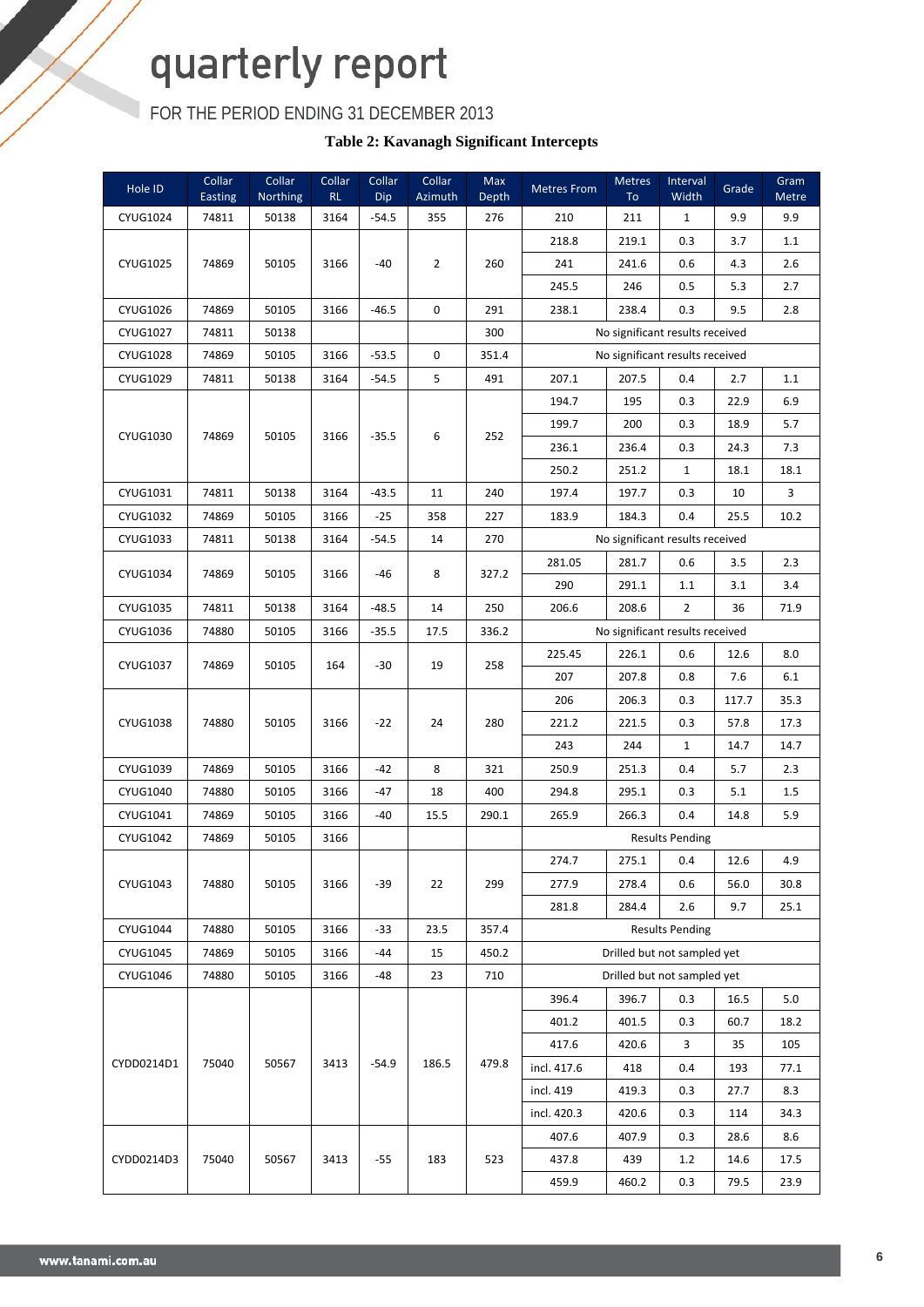### FOR THE PERIOD ENDING 31 DECEMBER 2013

#### **Notes to accompany Table 2**

- 1. Collar Northing, Easting and Azimuth are all in Local Grid coordinates. Collar RL is relative to AHD. Collar coordinates may vary upon final survey.
- 2. Standard analyses is by 50g fire assay with AAS finish or screen fired 1kg assay with AAS finish where visible gold is logged
- 3. Samples are of half diamond NQ2 core samples.
- 4. No cutting of grades has been applied. Assays are rounded to nearest 0.1g/t.
- 5. Intervals are all down hole length.
- 6. Cut‐off of for reporting as significant results is greater than 1gram metre

#### **Mineral Resources**

#### **Table 3: Tanami Gold NL Mineral Resources as at 31 March 2013**

|                         | <b>Resource Category</b> |                 |                        |                        |                   |                        |                        |                   |                        |                        |                 |                        |
|-------------------------|--------------------------|-----------------|------------------------|------------------------|-------------------|------------------------|------------------------|-------------------|------------------------|------------------------|-----------------|------------------------|
| Project                 |                          | <b>Measured</b> |                        |                        | <b>Indicated</b>  |                        |                        | <b>Inferred</b>   |                        |                        | <b>Total</b>    |                        |
|                         | <b>Tonnes</b><br>(000)   | Grade<br>g/t Au | <b>Ounces</b><br>(000) | <b>Tonnes</b><br>(000) | Grade<br>$g/t$ Au | <b>Ounces</b><br>(000) | <b>Tonnes</b><br>(000) | Grade<br>$g/t$ Au | <b>Ounces</b><br>(000) | <b>Tonnes</b><br>(000) | Grade<br>g/t Au | <b>Ounces</b><br>(000) |
| <b>WTP</b>              | 482                      | 2.8             | 44                     | 1,071                  | 5.7               | 197                    | 1,500                  | 6.4               | 310                    | 3,053                  | 5.6             | 551                    |
| <b>CTP</b>              | 6,730                    | 3.0             | 648                    | 9,491                  | 3.0               | 954                    | 9,279                  | 3.0               | 1.022                  | 25,500                 | 3.0             | 2,625                  |
| <b>Sub Total</b>        | 7,212                    | 3.0             | 692                    | 10,562                 | 3.4               | 1,151                  | 10,779                 | 3.8               | 1,332                  | 28,553                 | 3.5             | 3,176                  |
| <b>CTP</b><br>Stockpile | 1,700                    | 0.9             | 48                     |                        |                   |                        |                        |                   |                        | 1.700                  | 0.9             | 48                     |
| <b>Total</b>            | 8,912                    | 2.6             | 740                    | 10,562                 | 3.4               | 1,151                  | 10,779                 | 3.8               | 1,332                  | 30,253                 | 3.3             | 3,224                  |

#### **Notes to accompany Table 2**

1. WTP is Western Tanami Prospect and CTP is Central Tanami Project.

2. Resource estimations completed using MineMap, Vulcan, Surpac, Datamine and Micromine software packages comprising a combination of ellipsoidal inverse distance and ordinary kriging grade interpolation methods.

- 3. Grade estimation was constrained to material within >0.7g/t Au mineralisation outlines.
- 4. Variable gold assay top cuts were applied based on geostatistical parameters and historical production reconciliation.

5. Resources reported above relevant cut-offs based on economic extractions, varying between 0.7g/t Au and 1.0g/t Au block model grade.

- 6. Stockpile figures from previously reported Otter Gold Mines NL 2001 Mineral Resource estimate less recorded treatment by Newmont Asia Pacific.
- 7. Tonnes and ounces rounded to the nearest thousand and grade rounded to 0.1g/t Au. Rounding may affect tallies.

8. The information in this report pertaining to Mineral Resources for the Central Tanami Project was compiled by Mr Bill Makar (MAusIMM), Consultant Geologist – Tanami Gold NL, Mr Michael Thomson (MAusIMM), Principal Geologist for Tanami Gold NL, Mr Steven Nicholls (MAIG), former Senior Geologist for Tanami Gold NL, Mrs Claire Hillyard (MAusIMM), Resource Geologist for Tanami Gold NL, Mr Mark Drabble (MAusIMM) – Principal Consultant Geologist, Optiro Pty Ltd and Mr Peter Ball (MAusIMM), Director of Datageo Geological Consultants. Mr Makar, Mr Thomson, Mr Nicholls, Mrs Hillyard, Mr Drabble and Mr Ball have sufficient experience which is relevant to the style of mineralisation and type of deposit under consideration to qualify as Competent Persons as defined in the December 2004 edition of the Australasian Code for Reporting of Exploration Results, Mineral Resources and Ore Reserves (JORC Code). Mr Makar, Mr Thomson, Mr Nicholls, Mrs Hillyard, Mr Drabble and Mr Ball consent to the inclusion in this report of the matters based on their information in the form and context in which it appears.

#### **Table 4: Western Tanami Project Mineral Resources as at 31 March 2013**

|                   |               | <b>Resource Category</b> |               |               |                   |               |               |                   |               |               |                   |               |
|-------------------|---------------|--------------------------|---------------|---------------|-------------------|---------------|---------------|-------------------|---------------|---------------|-------------------|---------------|
| <b>Deposit</b>    |               | <b>Measured</b>          |               |               | <b>Indicated</b>  |               |               | <b>Inferred</b>   |               |               | <b>Total</b>      |               |
|                   | <b>Tonnes</b> | Grade<br>$g/t$ Au        | <b>Ounces</b> | <b>Tonnes</b> | Grade<br>$g/t$ Au | <b>Ounces</b> | <b>Tonnes</b> | Grade<br>$g/t$ Au | <b>Ounces</b> | <b>Tonnes</b> | Grade<br>$g/t$ Au | <b>Qunces</b> |
| Coyote            | 25,000        | 23.6                     | 19,000        | 330,000       | 10.9              | 116.000       | 436.000       | 13.6              | 190.000       | 791.000       | 12.8              | 325,000       |
| Sandpiper         | 27,000        | 3.3                      | 3,000         | 455,000       | 4.1               | 59,000        | 635,000       | 4.4               | 90,000        | 1,117,000     | 4.2               | 152,000       |
| Kookaburra        | 55,000        | 2.6                      | 5,000         | 286,000       | 2.4               | 22,000        | 353,000       | 2.1               | 24.000        | 694,000       | 2.3               | 51,000        |
| <b>Pebbles</b>    |               |                          |               |               |                   |               | 76,000        | 2.5               | 6,000         | 76,000        | 2.5               | 6,000         |
| <b>Stockpiles</b> | 375,000       | 1.4                      | 17.000        |               |                   |               |               |                   |               | 375,000       | 1.4               | 17,000        |
| Total             | 482,000       | 2.84                     | 44,000        | 1,071,000     | 5.72              | 197,000       | 1,500,000     | 6.43              | 310,000       | 3,053,000     | 5.61              | 551,000       |

#### **Notes to accompany Table 3:**

1. The Western Tanami Project Resource estimations were completed using Micromine, Surpac and Datamine software, comprising inverse distance grade interpolation within block models constrained by 3D wireframed geological boundaries. The wireframes defining the mineralisation were based on structural, assay and lithological information.

2. Various top cuts have been applied to the drill hole samples based on lode domain analysis. Where top cuts were applied they ranged from 35g/t for Sandpiper, a range of 100-250g/t for Coyote and 150gram metres for Kavanagh.

3. The Mineral Resource Estimate is reported at a 2.0g/t Au lower cut-off for Coyote, a 3.0g/t Au Cut-off for Kavanagh and 1.0g/t for the remaining Resources.

Tonnes and ounces of gold are rounded to significant figures and grade is rounded to the nearest 0.1g/t Au. Rounding may affect tallies. Stockpile ounces rounded to nearest hundred.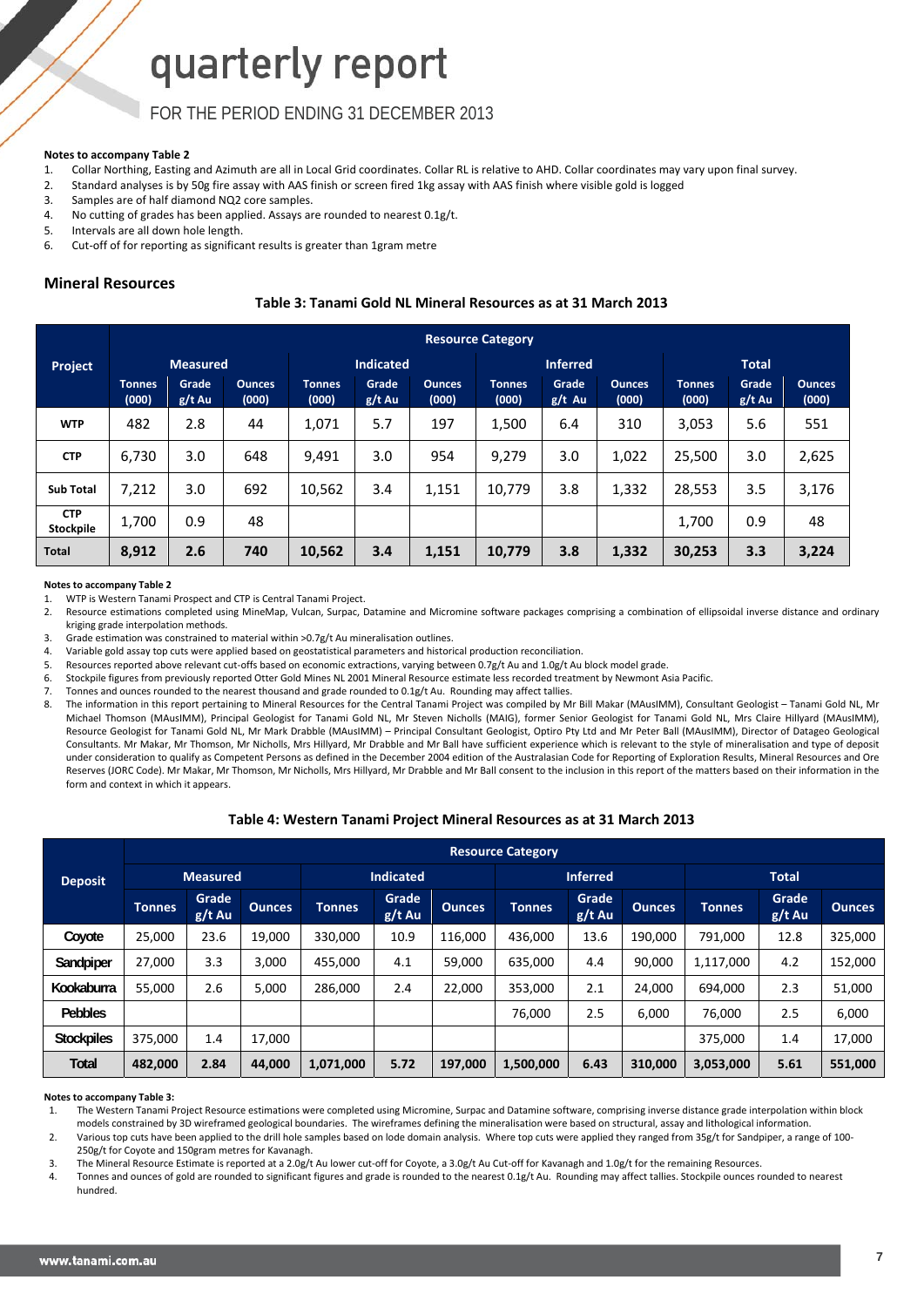### FOR THE PERIOD ENDING 31 DECEMBER 2013

5. Resource estimation for the Muttley and Kavanagh lodes was completed by Michael Thomson, full time employee and Principal Geologist of Tanami Gold, the resource estimation of the remaining Coyote and Sandpiper deposits was completed by Mr Steven Nicholls, former Senior Geologist of Tanami Gold NL. The Kookaburra Resource estimation was conducted by Mr Peter Ball, Director of Datageo Geological Consultants. The Pebbles Resource estimate was completed in 2007 by Mr Malcolm Titley of CSA Australia Pty Ltd. 6. Mr Thomson, Mr Nicholls (MAIG), Mr Ball (MAusIMM) and Mr Titley (MAusIMM, MAIG) qualify as Competent Persons as defined by the December 2004 edition of the Australasian Code for Reporting of Exploration Results, Mineral Resources and Ore Reserves (JORC Code) and consent to the inclusion in this report of the matters based on their information in the form and context in which it appears.

7. The resource presented in this table has not been depleted by 7,675 ounces mined between January 2013 and June 2013 from the Coyote Mine.

### **Table 5 Schedule of mineral tenements‐ Western Australia**

| <b>WESTERN AUSTRALIA</b> |                          |                     |                    |                |  |  |  |  |
|--------------------------|--------------------------|---------------------|--------------------|----------------|--|--|--|--|
| <b>WA (TGNL 100%)</b>    | <b>Name</b>              | <b>Granted From</b> | <b>Expiry Date</b> | <b>Blocks</b>  |  |  |  |  |
| E80/1481                 | <b>Balwina</b>           | 5/10/1993           | 4/10/2014          | 24             |  |  |  |  |
| E80/1483                 | <b>Bold Hill</b>         | 16/04/1992          | 15/04/2014         | 15             |  |  |  |  |
| E80/1677                 | <b>Slatey Creek</b>      | 15/03/1994          | 14/03/2014         | 32             |  |  |  |  |
| E80/1679                 | Southside                | 15/03/1994          | 14/03/2014         | 18             |  |  |  |  |
| E80/1737                 | Camel Hump               | 22/03/1994          | 21/03/2014         | 28             |  |  |  |  |
| E80/1905                 | <b>Bald Hill Central</b> | 6/09/1994           | 5/09/2014          | 38             |  |  |  |  |
| E80/2036                 | <b>Bald Hill North</b>   | 17/02/1995          | 16/02/2014         | 8              |  |  |  |  |
| E80/2133                 | Killi Killi Hills        | 11/08/2004          | 10/08/2014         | 12             |  |  |  |  |
| E80/3238                 | Afghan                   | 29/12/2004          | 28/12/13*          | $\overline{4}$ |  |  |  |  |
| E80/3378                 | <b>Tent Hill East</b>    | 20/02/2006          | 19/02/2014         | $\mathfrak{Z}$ |  |  |  |  |
| E80/3388                 | Olive                    | 15/05/2006          | 14/05/2015         | 35             |  |  |  |  |
| E80/3389                 | Popeye                   | 15/05/2006          | 14/05/2015         | 35             |  |  |  |  |
| E80/3665                 | Border                   | 19/10/2007          | 18/10/2017         | 17             |  |  |  |  |
| E80/3845                 | Lewis West               | 8/04/2008           | 7/04/2018          | $\mathfrak{Z}$ |  |  |  |  |
| E80/3846                 | Camel                    | 8/04/2008           | 7/04/2018          | $\overline{2}$ |  |  |  |  |
| E80/3847                 | Hutch's Find             | 8/04/2008           | 7/04/2018          | $\overline{4}$ |  |  |  |  |
| E80/4006                 | <b>Hermes</b>            | 20/11/2008          | 19/11/13*          | 64             |  |  |  |  |
| E80/4305                 | Triton                   | 16/06/2010          | 15/06/2015         | 34             |  |  |  |  |
| E80/4306                 | Apollo                   | 17/09/2010          | 16/09/2015         | 42             |  |  |  |  |
| E80/4307                 | Argos                    | 17/09/2010          | 16/09/2015         | 88             |  |  |  |  |
|                          |                          |                     |                    |                |  |  |  |  |
| M80/559                  | Coyote 1                 | 27/09/2005          | 26/09/2026         | 997 hectares   |  |  |  |  |
| M80/560                  | Coyote 2                 | 27/09/2005          | 26/09/2026         | 998 hectares   |  |  |  |  |
| M80/561                  | Coyote 3                 | 27/09/2005          | 26/09/2026         | 988 hectares   |  |  |  |  |
| M80/562 <sup>1</sup>     | Bald Hill 1              | 2/12/2005           | 1/12/2026          | 991 hectares   |  |  |  |  |
| M80/563 <sup>1</sup>     | Bald Hill 2              | 2/12/2005           | 1/12/2026          | 978 hectares   |  |  |  |  |
| M80/564 <sup>1</sup>     | Bald Hill 3              | 2/12/2005           | 1/12/2026          | 990 hectares   |  |  |  |  |

#### **WESTERN AUSTRALIA TOTAL 1,703 km²**

\* Application for Extension of term lodged.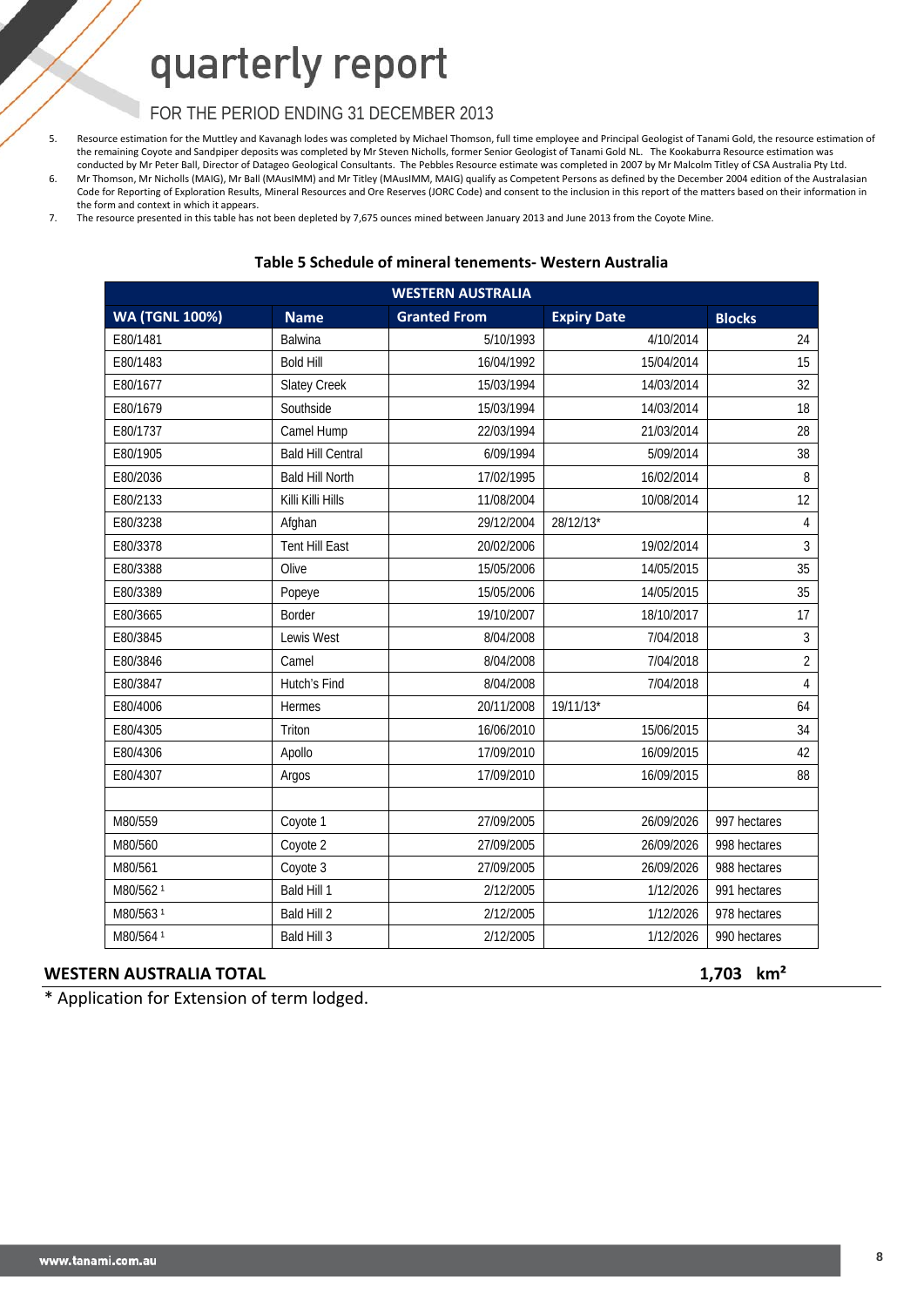FOR THE PERIOD ENDING 31 DECEMBER 2013

### **Table 6 Schedule of Mineral Tenements‐ Northern Territory**

|                                   | <b>NORTHERN TERRITORY</b>      |                               |                    |                |
|-----------------------------------|--------------------------------|-------------------------------|--------------------|----------------|
| <b>CENTRAL TANAMI (TGNL 100%)</b> | <b>NAME</b>                    | <b>GRANTED</b><br><b>FROM</b> | <b>EXPIRY DATE</b> | <b>BLOCKS</b>  |
| EL8797                            | Gamma                          | 9/09/1999                     | 25/08/2014         | $\overline{2}$ |
| EL9763                            | Red Hills                      | 24/07/00                      | 23/07/2015         | $\overline{7}$ |
| EL9843                            | Chapmans Hill                  | 27/03/06                      | 31/12/2015         | 22             |
| EL10355                           | Red Hills North                | 04/06/01                      | 3/06/2015          | $\overline{4}$ |
| EL10411                           | <b>Tanami Downs North</b>      | 04/06/01                      | 3/06/2015          | $\overline{7}$ |
| EL22061                           | Farrands Hill South            | 27/03/06                      | 31/12/2015         | 17             |
| EL22229                           | <b>Question Mark Bore East</b> | 08/06/01                      | 7/06/2015          | 8              |
| EL22378                           | Question Mark Bore Far East    | 08/06/01                      | 7/06/2015          | 6              |
| EL23342                           | Coomarie                       | 25/05/2006                    | 31/12/2015         | 9              |
| EL26925                           | Goanna 2                       | 25/01/2011                    | 24/01/2015         | 60             |
| EL26926                           | <b>Black Hills 2</b>           | 25/01/2011                    | 24/01/2015         | 204            |
| EL28282                           | Suplejack                      | 20/04/2011                    | 19/04/2017         | 35             |
| EL28474                           | Rushmore                       | 12/03/2013                    | 11/03/2019         | 148            |
| EL(A)28283                        | Goat Creek 2                   | Application                   |                    | 72             |
| EL(A)28613                        | Gamma East                     | Application                   |                    | 123            |
| ML22934                           | Groundrush                     | 14/09/2001                    | 13/09/2026         | 3950 hectares  |
| <b>MLS119</b>                     | Reward                         | 15/05/1964                    | 31/12/1930         | 8 hectares     |
| <b>MLS120</b>                     | No. 1 South                    | 15/05/1964                    | 31/12/1930         | 8 hectares     |
| <b>MLS121</b>                     | No. 2 South                    | 15/05/1964                    | 31/12/1930         | 8 hectares     |
| <b>MLS122</b>                     | No. 3 South                    | 15/05/1964                    | 31/12/1930         | 8 hectares     |
| <b>MLS123</b>                     | No. 4 South                    | 15/05/1964                    | 31/12/1930         | 8 hectares     |
| <b>MLS124</b>                     | No. 1 North                    | 15/05/1964                    | 31/12/1930         | 8 hectares     |
| <b>MLS125</b>                     | No. 2 North                    | 15/05/1964                    | 31/12/1930         | 8 hectares     |
| <b>MLS126</b>                     | No. 3 North                    | 15/05/1964                    | 31/12/1930         | 8 hectares     |
| <b>MLS127</b>                     | No. 4 North                    | 15/05/1964                    | 31/12/1930         | 8 hectares     |
| <b>MLS128</b>                     | No. 5 North                    | 15/05/1964                    | 31/12/1930         | 7 hectares     |
| <b>MLS129</b>                     | No. 6 North                    | 15/05/1964                    | 31/12/1930         | 8 hectares     |
| <b>MLS130</b>                     | East Block                     | 15/05/1964                    | 31/12/1930         | 8 hectares     |
| <b>MLS131</b>                     | No. 5 South                    | 15/05/1964                    | 31/12/1930         | 8 hectares     |
| <b>MLS132</b>                     | No. 6 South                    | 15/05/1964                    | 31/12/1930         | 8 hectares     |
| <b>MLS133</b>                     | South-East Block               | 15/05/1964                    | 31/12/1930         | 8 hectares     |
| <b>MLS153</b>                     | Tanami Extended                | 5/10/1990                     | 4/10/2015          | 1000 hectares  |
| <b>MLS167</b>                     | Matilda                        | 13/10/1995                    | 31/12/2020         | 1877 hectares  |
| <b>MLS168</b>                     | Enterprise                     | 13/10/1995                    | 31/12/2020         | 712 hectares   |
| MLS(A)172                         | Crusade                        | Application                   |                    | 3946 hectares  |
| <b>MLS180</b>                     | Molech                         | 18/11/1998                    | 31/12/2022         | 804 hectares   |

### **NORTHERN TERRITORY TOTAL 2,291 KM<sup>2</sup>**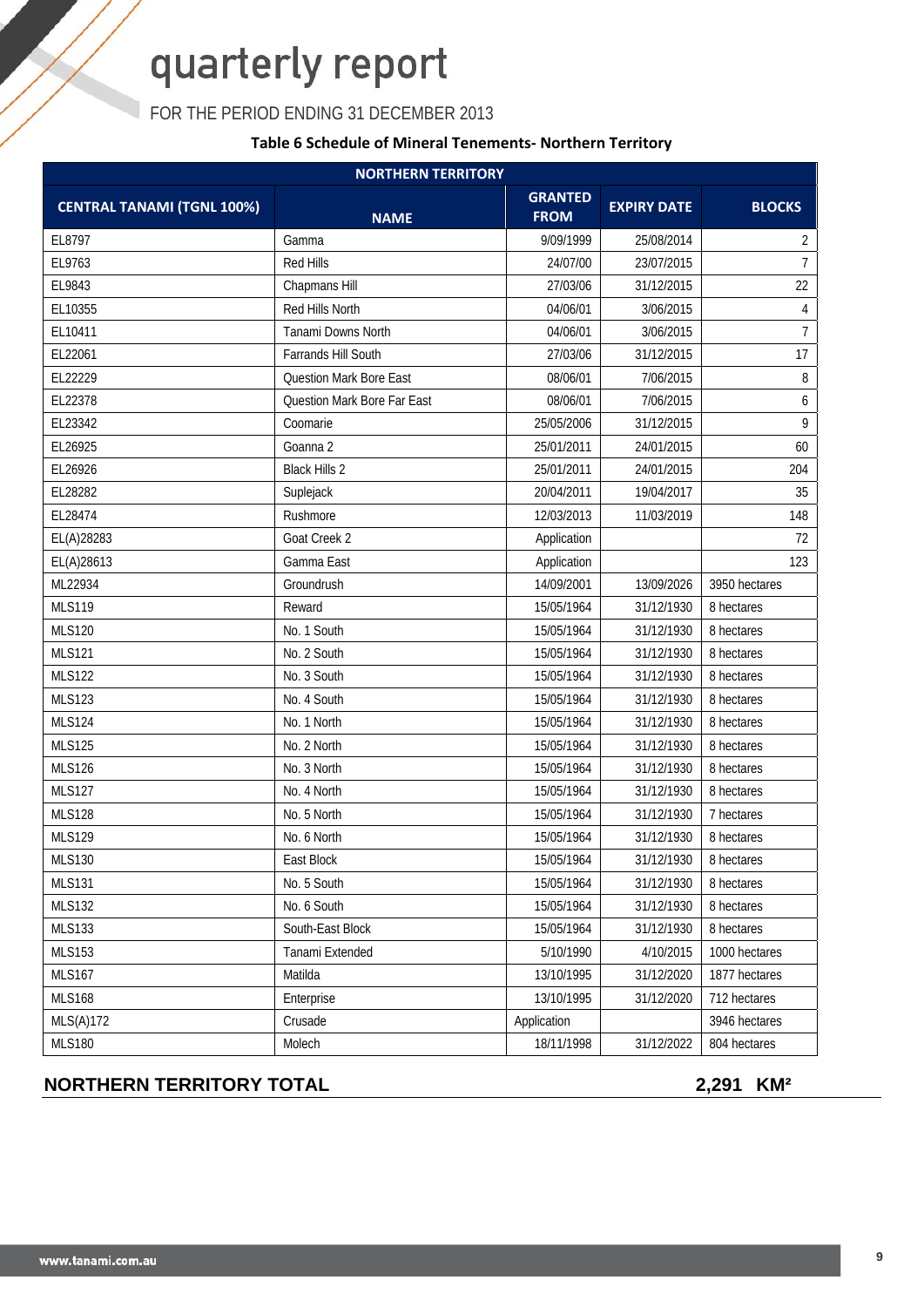FOR THE PERIOD ENDING 31 DECEMBER 2013

### **Table 7: Sampling Technique and Data**

| <b>Criteria</b>              | <b>JORC Code explanation</b>                                                                                                                                                                                                                                                                                                                                             | <b>Commentary</b>                                                                                                                                                                                                                                                                                                                                                                                                                                                        |  |  |
|------------------------------|--------------------------------------------------------------------------------------------------------------------------------------------------------------------------------------------------------------------------------------------------------------------------------------------------------------------------------------------------------------------------|--------------------------------------------------------------------------------------------------------------------------------------------------------------------------------------------------------------------------------------------------------------------------------------------------------------------------------------------------------------------------------------------------------------------------------------------------------------------------|--|--|
|                              | Nature and quality of sampling (eg cut<br>channels, random chips, or specific<br>specialised industry standard measurement<br>tools appropriate to the minerals under<br>investigation, such as down hole gamma<br>sondes, or handheld XRF instruments, etc).<br>These examples should not be taken as<br>limiting the broad meaning of sampling.                        | Tanami Gold utilised Diamond drilling. Holes<br>were generally angled to grid north (from<br>underground) and grid south (from Surface)<br>Core was sampled a 1 metre intervals or to<br>geological contacts. A minimal sample<br>length of 0.3m was applied<br>All core from within approximately 50m of<br>the Kavanagh mineralisation is sampled,<br>beyond this point core is selected for<br>sampling by the onsite geologists based on<br>geological observations. |  |  |
| <b>Sampling techniques</b>   | Include reference to measures taken to<br>ensure sample representivity and the<br>appropriate calibration of any measurement<br>tools or systems used.                                                                                                                                                                                                                   | To ensure representivity half core samples<br>were always taken from the same side of<br>the core for each hole (western half of core<br>retained)                                                                                                                                                                                                                                                                                                                       |  |  |
|                              | Aspects of the determination of<br>mineralisation that are Material to the<br>Public Report.<br>In cases where 'industry standard' work<br>has been done this would be relatively<br>simple (eg 'reverse circulation drilling was                                                                                                                                        | To reduce issues related to sampling coarse<br>gold, where visible gold has been identified<br>during geological inspections 2 feldspar<br>flushes are inserted after these sample into<br>the same sample stream at the laboratory<br>to limit the chance of contamination of<br>subsequent samples.                                                                                                                                                                    |  |  |
|                              | used to obtain 1 m samples from which 3<br>kg was pulverised to produce a 30 g<br>charge for fire assay'). In other cases more<br>explanation may be required, such as<br>where there is coarse gold that has<br>inherent sampling problems. Unusual<br>commodities or mineralisation types (eg<br>submarine nodules) may warrant<br>disclosure of detailed information. | Where visible gold is identified the sample<br>has an additional 1 kilogram Screen Fire<br>Assay to reduce the effect coarse gold has<br>on smaller sample sizes.<br>All samples that report greater than 5g/t Au<br>within the target area are selected for                                                                                                                                                                                                             |  |  |
| <b>Drilling techniques</b>   | Drill type (eg core, reverse circulation,<br>open-hole hammer, rotary air blast, auger,<br>Bangka, sonic, etc) and details (eg core<br>diameter, triple or standard tube, depth of<br>diamond tails, face-sampling bit or other<br>type, whether core is oriented and if so, by<br>what method, etc).                                                                    | additional 1 kilogram screen Fire Assays.<br>#Diamond drilling carried out was with NQ2<br>sized equipment with standard tube. Minor<br>intervals at the top of the hole were drilled<br>with HQ3 sized core until competent rock was<br>intercepted<br># Core was orientated with a Reflex                                                                                                                                                                              |  |  |
| <b>Drill sample recovery</b> | Method of recording and assessing core<br>$\bullet$<br>and chip sample recoveries and results<br>assessed.                                                                                                                                                                                                                                                               | orientation Tool (bottom of core)<br>#Core recovery is logged for every metre as<br>a percentage. Recoveries for this program<br>have been in excess of 90%.                                                                                                                                                                                                                                                                                                             |  |  |
|                              | Measures taken to maximise sample<br>$\bullet$<br>recovery and ensure representative nature<br>of the samples.                                                                                                                                                                                                                                                           | # During drilling in broken ground where<br>core loss is possible drillers have adjusted<br>the drill technique to ensure maximum<br>recovery is obtained. As greater than 90%                                                                                                                                                                                                                                                                                           |  |  |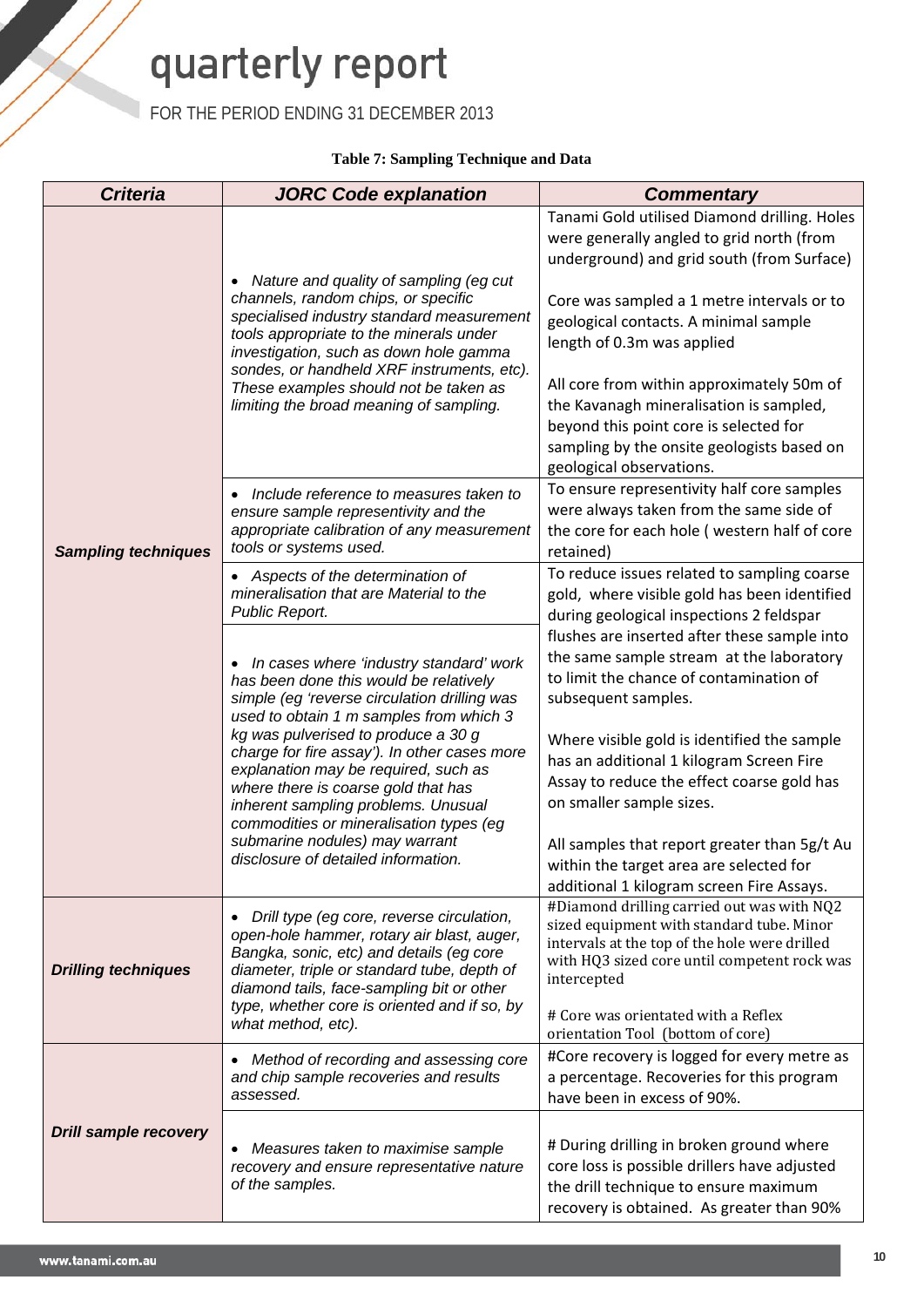| <b>Criteria</b>                      | <b>JORC Code explanation</b>                                                                                                                                    | <b>Commentary</b>                                                                                                                                                                                                                                        |
|--------------------------------------|-----------------------------------------------------------------------------------------------------------------------------------------------------------------|----------------------------------------------------------------------------------------------------------------------------------------------------------------------------------------------------------------------------------------------------------|
|                                      |                                                                                                                                                                 | of the sample on average has been                                                                                                                                                                                                                        |
|                                      |                                                                                                                                                                 | recovered these samples are representative                                                                                                                                                                                                               |
|                                      |                                                                                                                                                                 | of the material being sampled.                                                                                                                                                                                                                           |
|                                      |                                                                                                                                                                 |                                                                                                                                                                                                                                                          |
|                                      | Whether a relationship exists between<br>sample recovery and grade and whether<br>sample bias may have occurred due to<br>preferential loss/gain of fine/coarse | #At Coyote (Kavanagh) no relationship<br>exists between sample recovery and grade                                                                                                                                                                        |
|                                      | material.                                                                                                                                                       |                                                                                                                                                                                                                                                          |
|                                      |                                                                                                                                                                 | All diamond core was logged for recovery,                                                                                                                                                                                                                |
|                                      | Whether core and chip samples have<br>been geologically and geotechnically                                                                                      | RQD, Geology and structure.                                                                                                                                                                                                                              |
|                                      | logged to a level of detail to support<br>appropriate Mineral Resource estimation,<br>mining studies and metallurgical studies.                                 | Core logging has been done to an<br>appropriate level to support Mineral<br><b>Resource Estimation</b>                                                                                                                                                   |
| Logging                              | Whether logging is qualitative or<br>quantitative in nature. Core (or costean,<br>channel, etc) photography.                                                    | Core was photographed by tray with both<br>wet and dry taken                                                                                                                                                                                             |
|                                      |                                                                                                                                                                 | Logging is quantitative in nature                                                                                                                                                                                                                        |
|                                      | The total length and percentage of the<br>relevant intersections logged.                                                                                        | All diamond core was logged                                                                                                                                                                                                                              |
|                                      | If core, whether cut or sawn and<br>$\bullet$<br>whether quarter, half or all core taken.                                                                       | Core is cut in half with an Almonte Core saw<br>onsite to either metre intervals or geological<br>contacts.                                                                                                                                              |
|                                      |                                                                                                                                                                 | To ensure representivity standard protocol is<br>to sample the same side of the core for each<br>hole, retaining the western side of the core.                                                                                                           |
|                                      | If non-core, whether riffled, tube<br>sampled, rotary split, etc and whether<br>sampled wet or dry.                                                             | Not applicable as only core samples taken                                                                                                                                                                                                                |
| <b>Sub-sampling</b>                  | For all sample types, the nature, quality<br>$\bullet$<br>and appropriateness of the sample<br>preparation technique.                                           | The sample preparation used is believed to be<br>industry standard for gold mineralisation<br>with adequate sample sizes taken to correctly<br>represent gold mineralisation based on the<br>style of mineralisation and thickness of<br>mineralisation. |
| techniques and<br>sample preparation |                                                                                                                                                                 | All samples are submitted to an accredited<br>commercial laboratory with standard<br>reference material to ensure accuracy of<br>results. An average of 1:20 field blanks and 1<br>in 25 standard reference material are<br>inserted.                    |
|                                      | Quality control procedures adopted for<br>$\bullet$<br>all sub-sampling stages to maximise<br>representivity of samples.                                        | The laboratory also runs its own internal<br>checks that are reported to the company for<br>verification.                                                                                                                                                |
|                                      |                                                                                                                                                                 | Detailed procedures are in place for all<br>sampling processes onsite while the<br>commercial laboratory also has multiple<br>procedures to ensure representivity of<br>samples is maintained.                                                           |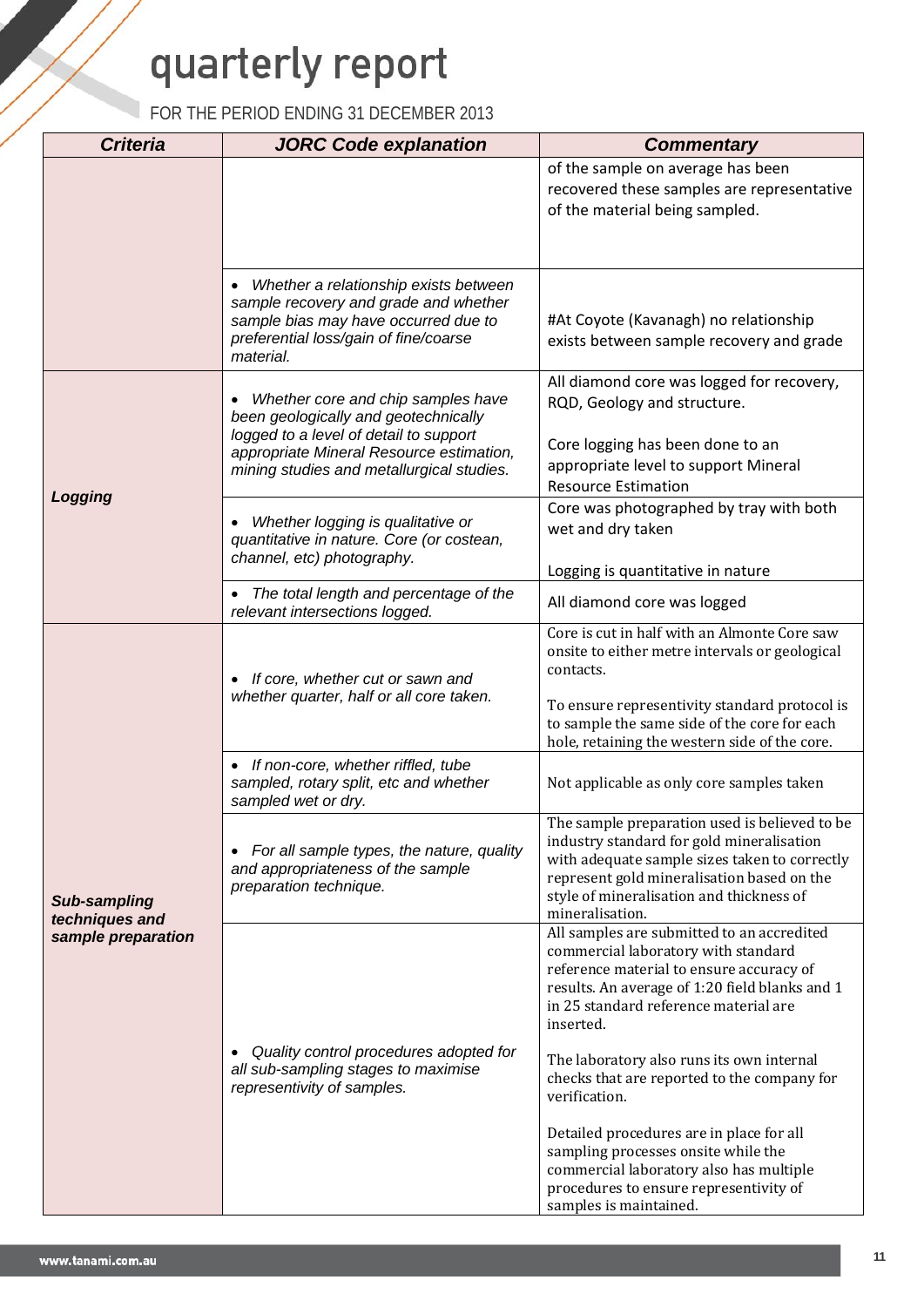| <b>Criteria</b>                                      | <b>JORC Code explanation</b>                                                                                                                                                                                                                    | <b>Commentary</b>                                                                                                                                                                                                                                                                                           |
|------------------------------------------------------|-------------------------------------------------------------------------------------------------------------------------------------------------------------------------------------------------------------------------------------------------|-------------------------------------------------------------------------------------------------------------------------------------------------------------------------------------------------------------------------------------------------------------------------------------------------------------|
|                                                      | Measures taken to ensure that the<br>$\bullet$<br>sampling is representative of the in situ<br>material collected, including for instance<br>results for field duplicate/second-half<br>sampling.                                               | No field duplicates have been carried out to<br>date due to this process consuming the<br>complete core and not leaving any core for<br>future geological observations. This process is<br>scheduled for after geological observations<br>are complete.                                                     |
|                                                      | Whether sample sizes are appropriate<br>to the grain size of the material being<br>sampled.                                                                                                                                                     | Due to the variable nature of coarse gold, all<br>results in the Kavanagh drilling program that<br>return greater than 5 g/t are selected for<br>additional 1kg screen fire assay.                                                                                                                          |
|                                                      | The nature, quality and appropriateness<br>of the assaying and laboratory procedures<br>used and whether the technique is<br>considered partial or total.                                                                                       | The techniques used for gold analysis is a<br>50 gram fire assay or 1000 gram screen fire<br>assay with atomic absorption finish. Both<br>analytical techniques provide total gold<br>content and are common techniques within<br>the gold industry.                                                        |
| <b>Quality of assay data</b><br>and laboratory tests | For geophysical tools, spectrometers,<br>handheld XRF instruments, etc, the<br>parameters used in determining the<br>analysis including instrument make and<br>model, reading times, calibrations factors<br>applied and their derivation, etc. | No additional tools used for analysis                                                                                                                                                                                                                                                                       |
|                                                      | Nature of quality control procedures<br>$\bullet$<br>adopted (eg standards, blanks, duplicates,<br>external laboratory checks) and whether<br>acceptable levels of accuracy (ie lack of<br>bias) and precision have been established.           | TGNL submit an average of 1 standard and 1<br>blank every 25 samples with the addition of<br>further blank material when coarse gold is<br>logged. All results received to date have<br>fallen within adequate ranges of the<br>expected values. No duplicates or<br>laboratory checks have been performed. |
|                                                      | The verification of significant<br>$\bullet$<br>intersections by either independent or<br>alternative company personnel.                                                                                                                        | Significant intersections have not been<br>verified by an external partly to date.                                                                                                                                                                                                                          |
|                                                      | The use of twinned holes.                                                                                                                                                                                                                       | No diamond twinning has been done to<br>date.                                                                                                                                                                                                                                                               |
| <b>Verification of</b><br>sampling and<br>assaying   | Documentation of primary data, data<br>entry procedures, data verification, data<br>storage (physical and electronic) protocols.                                                                                                                | The majority of data is recorded digitally<br>and archived. All physical copies remain<br>archived onsite, the majority are scanned<br>and digitally stored.<br>All relevant procedures exist for data entry,<br>data verification and data storage                                                         |
|                                                      | Discuss any adjustment to assay data.                                                                                                                                                                                                           | Where present Screen fire assays are the<br>preferred value for any particular sample,<br>and are consider more accurate than the<br>50gm Fire Assay. On average screen fire<br>assay received to date have returned<br>marginally higher grades than the 50gm Fire<br>assay                                |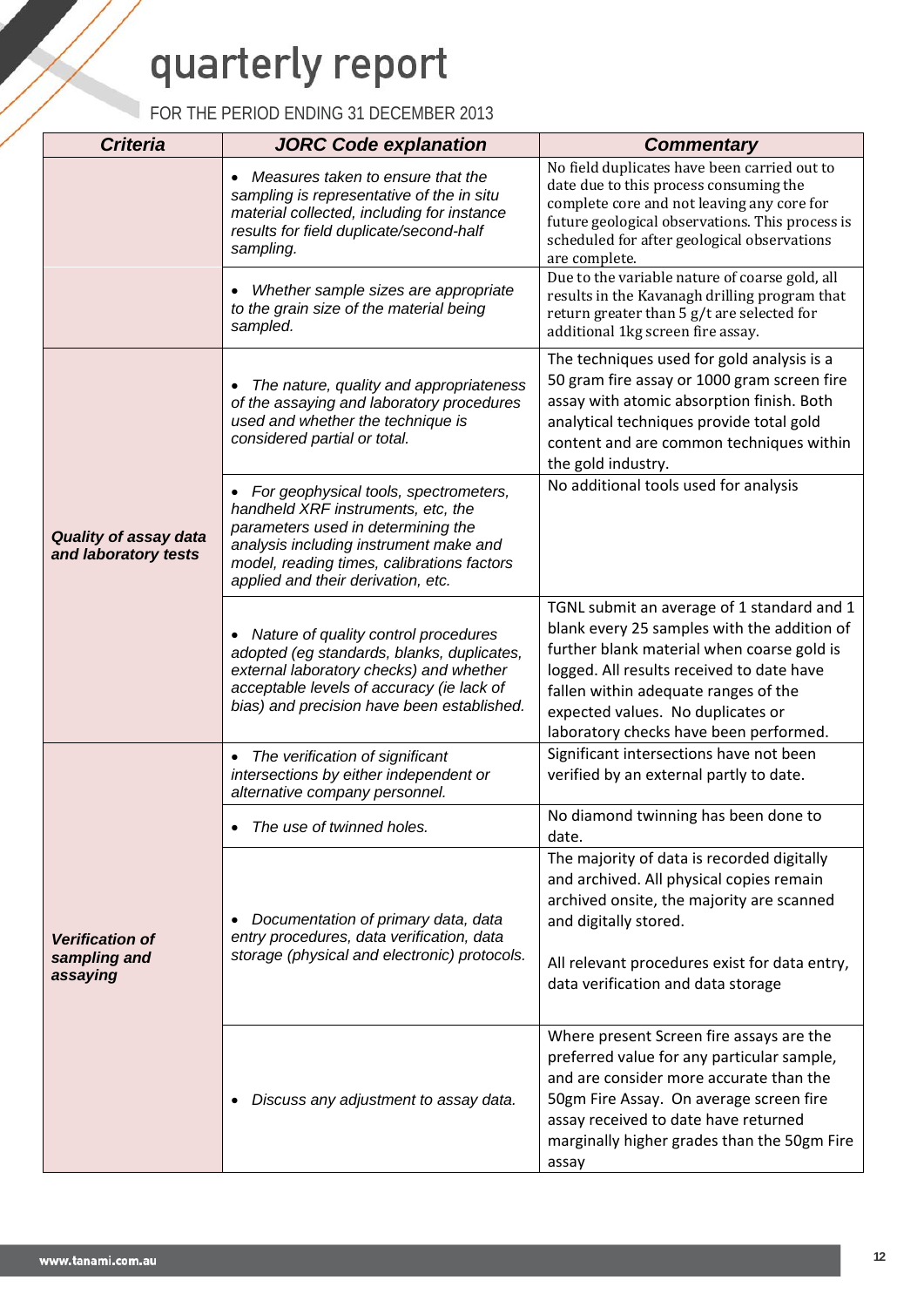| <b>Criteria</b>                                                             | <b>JORC Code explanation</b>                                                                                                                                                                                                                             | <b>Commentary</b>                                                                                                                                                                                                                                |  |  |
|-----------------------------------------------------------------------------|----------------------------------------------------------------------------------------------------------------------------------------------------------------------------------------------------------------------------------------------------------|--------------------------------------------------------------------------------------------------------------------------------------------------------------------------------------------------------------------------------------------------|--|--|
|                                                                             |                                                                                                                                                                                                                                                          | All collar points have been surveyed in the<br>local mine grid.                                                                                                                                                                                  |  |  |
|                                                                             | Accuracy and quality of surveys used to<br>locate drill holes (collar and down-hole<br>surveys), trenches, mine workings and<br>other locations used in Mineral Resource<br>estimation.                                                                  | A combination of singleshot, multishot and<br>high accuracy north seeking gyro surveys<br>have been carried out downhole for all<br>holes drilled to date.<br>Mine workings support this approach with<br>good accuracy achieved with historical |  |  |
| <b>Location of data</b><br>points                                           |                                                                                                                                                                                                                                                          | drilling at Coyote<br>None of the holes listed in this report have<br>been used in a Mineral Resource estimation                                                                                                                                 |  |  |
|                                                                             | Specification of the grid system used.<br>$\bullet$                                                                                                                                                                                                      | The grid used is the Local Coyote Mine Grid<br>which has a direct transformation to GDA<br>94 - MGA Zone 52.                                                                                                                                     |  |  |
|                                                                             | Quality and adequacy of topographic<br>control.                                                                                                                                                                                                          | The surface topography has been surveyed<br>to a high level of accuracy                                                                                                                                                                          |  |  |
|                                                                             | • Data spacing for reporting of Exploration<br>Results.                                                                                                                                                                                                  | The data spacing varies within the Kavanagh<br>Mineralisation from 100m on the                                                                                                                                                                   |  |  |
| Data spacing and<br>distribution                                            | Whether the data spacing and<br>$\bullet$<br>distribution is sufficient to establish the<br>degree of geological and grade continuity<br>appropriate for the Mineral Resource and<br>Ore Reserve estimation procedure(s) and<br>classifications applied. | extremities to approximately 50m in the<br>better defined regions. This drill spacing is<br>deemed adequate for an Inferred Resource<br>as good geological continuity is present,<br>with acceptable grade continuity.                           |  |  |
|                                                                             | Whether sample compositing has been<br>applied.                                                                                                                                                                                                          | Samples have not been composited at this<br>stage of interpretation                                                                                                                                                                              |  |  |
| <b>Orientation of data in</b><br>relation to geological<br><b>structure</b> | Whether the orientation of sampling<br>$\bullet$<br>achieves unbiased sampling of possible<br>structures and the extent to which this is<br>known, considering the deposit type.                                                                         | Where possible drilling is designed to<br>intercept mineralisation at high angles (as<br>close to perpendicular to mineralisation as<br>possible)<br>No orientation based sample bias has been<br>identified in the data                         |  |  |
|                                                                             | If the relationship between the drilling<br>$\bullet$<br>orientation and the orientation of key<br>mineralised structures is considered to<br>have introduced a sampling bias, this<br>should be assessed and reported if<br>material.                   | Due to the narrow nature of the Kavanagh<br>mineralisation all intervals have a true<br>width calculated prior to resource<br>estimation to ensure that no bias is carried<br>through.                                                           |  |  |
| <b>Sample security</b>                                                      | The measures taken to ensure sample<br>security.                                                                                                                                                                                                         | Samples are securely stored during the<br>transportation stages to the laboratories in<br>calico bags that are placed within larger<br>waterproof plastic bags that are cable-tied<br>prior to transport                                         |  |  |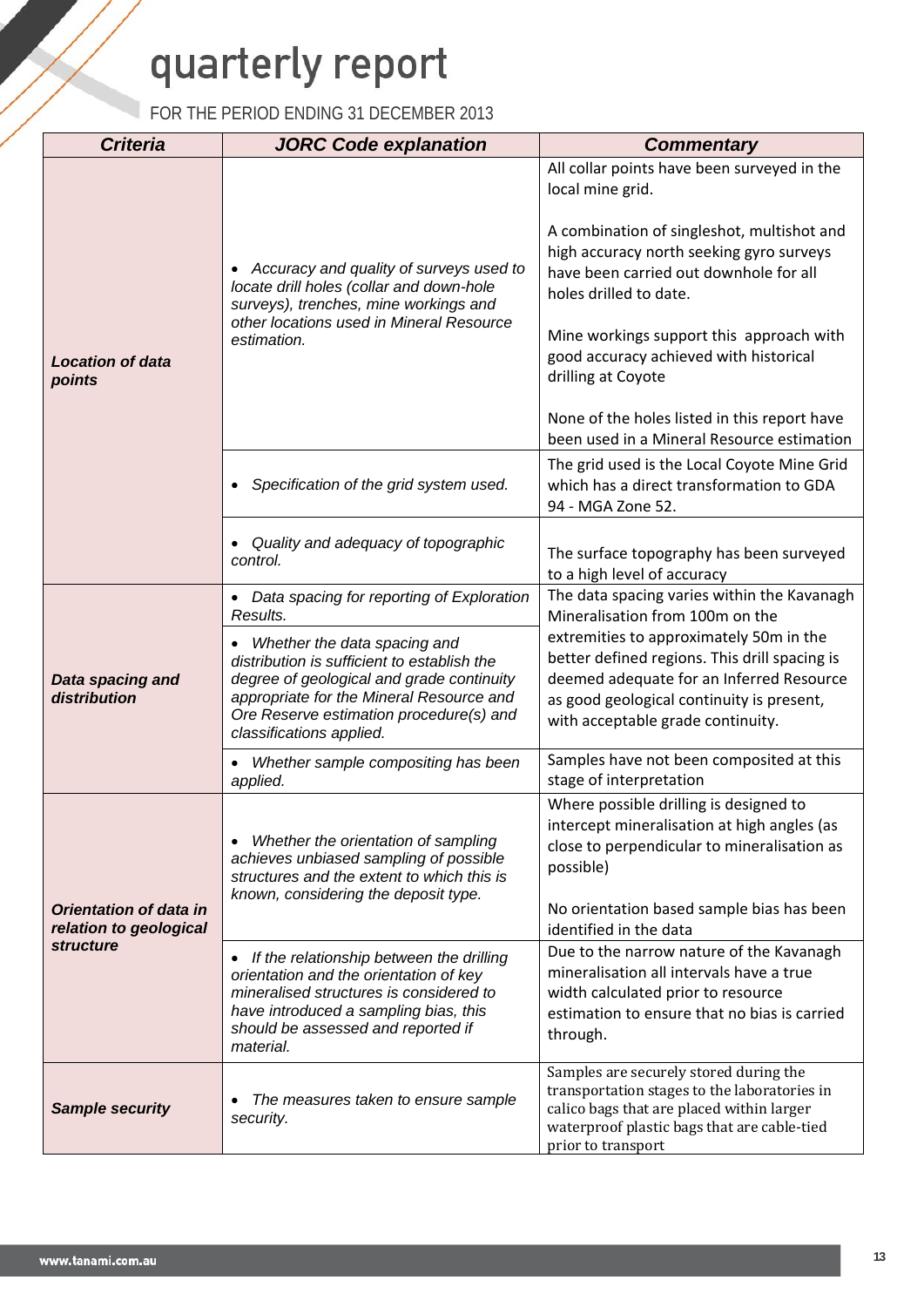## FOR THE PERIOD ENDING 31 DECEMBER 2013

| <b>Criteria</b>          | JORC Code explanation                                                    | <b>Commentary</b>                                                                                                                                                                             |
|--------------------------|--------------------------------------------------------------------------|-----------------------------------------------------------------------------------------------------------------------------------------------------------------------------------------------|
| <b>Audits or reviews</b> | The results of any audits or reviews of<br>sampling techniques and data. | No audit has been carried out on this drilling<br>program, previous drilling associated with the<br>Kavanagh Resource have been externally<br>reviewed with no significant issues identified. |

#### **Table 8: Reporting of Exploration Results**

| <b>Criteria</b>                                   | <b>JORC Code explanation</b>                                                                                                                                                     | <b>Commentary</b>                                                                                                                                                                                                                                                                                                                                                                                                                             |
|---------------------------------------------------|----------------------------------------------------------------------------------------------------------------------------------------------------------------------------------|-----------------------------------------------------------------------------------------------------------------------------------------------------------------------------------------------------------------------------------------------------------------------------------------------------------------------------------------------------------------------------------------------------------------------------------------------|
|                                                   |                                                                                                                                                                                  | Kavanagh is located within M80/559 which<br>is registered to Tanami Exploration, a<br>wholly owned subsidiary of Tanami Gold<br>NL.                                                                                                                                                                                                                                                                                                           |
|                                                   | Type, reference name/number, location<br>and ownership including agreements or<br>material issues with third parties such as<br>joint ventures, partnerships, overriding         | The Kavanagh resource is subject to the<br>Coyote Mine Agreement dated 20 April<br>2005 with the Tjurabalan People.                                                                                                                                                                                                                                                                                                                           |
| <b>Mineral tenement and</b><br>land tenure status | royalties, native title interests, historical sites,<br>wilderness or national park and<br>environmental settings.                                                               | The Coyote Mining Lease is subject to<br>royalty provisions pursuant to the Sale and<br>Purchase Agreement dated 16 January<br>2004 between AngloGold Australia Ltd,<br>Tanami Exploration NL and Tanami Gold<br>NL.                                                                                                                                                                                                                          |
|                                                   | The security of the tenure held at the time<br>of reporting along with any known<br>impediments to obtaining a licence to<br>operate in the area.                                | The tenement is in good standing and no<br>known impediments exist.                                                                                                                                                                                                                                                                                                                                                                           |
| <b>Exploration done by</b><br>other parties       | Acknowledgment and appraisal of<br>exploration by other parties.                                                                                                                 | The Coyote deposit was discovered by<br>Anglo Gold Ashanti Pty Ltd in 1998 through<br>follow-up of Au and As geochemical<br>anomalies that were discovered by them as<br>a result of wide-spaced (500m spaced<br>lines) shallow RAB drilling in an area of<br>transported overburden. Tanami Gold NL<br>acquired the property as part of their<br>extensive Western Tanami Tenements in<br>2003.<br>Tanami Gold has carried out a combination |
|                                                   |                                                                                                                                                                                  | of open pit mining and underground<br>mining at Coyote between 2005 and 2013.                                                                                                                                                                                                                                                                                                                                                                 |
| Geology                                           | Deposit type, geological setting and style<br>of mineralisation.                                                                                                                 | Kavanagh, which is part of the Coyote<br>Deposit, is a vein hosted coarse gold<br>deposit hosted within turbiditic sediments<br>of the Killi Killi Formation that forms part<br>of the early Proterzoic Tanami Orogen.                                                                                                                                                                                                                        |
| <b>Drill hole Information</b>                     | A summary of all information material to<br>the understanding of the exploration results<br>including a tabulation of the following<br>information for all Material drill holes: | Refer to table 2                                                                                                                                                                                                                                                                                                                                                                                                                              |
|                                                   | o easting and northing of the drill hole collar                                                                                                                                  | Refer to table 2                                                                                                                                                                                                                                                                                                                                                                                                                              |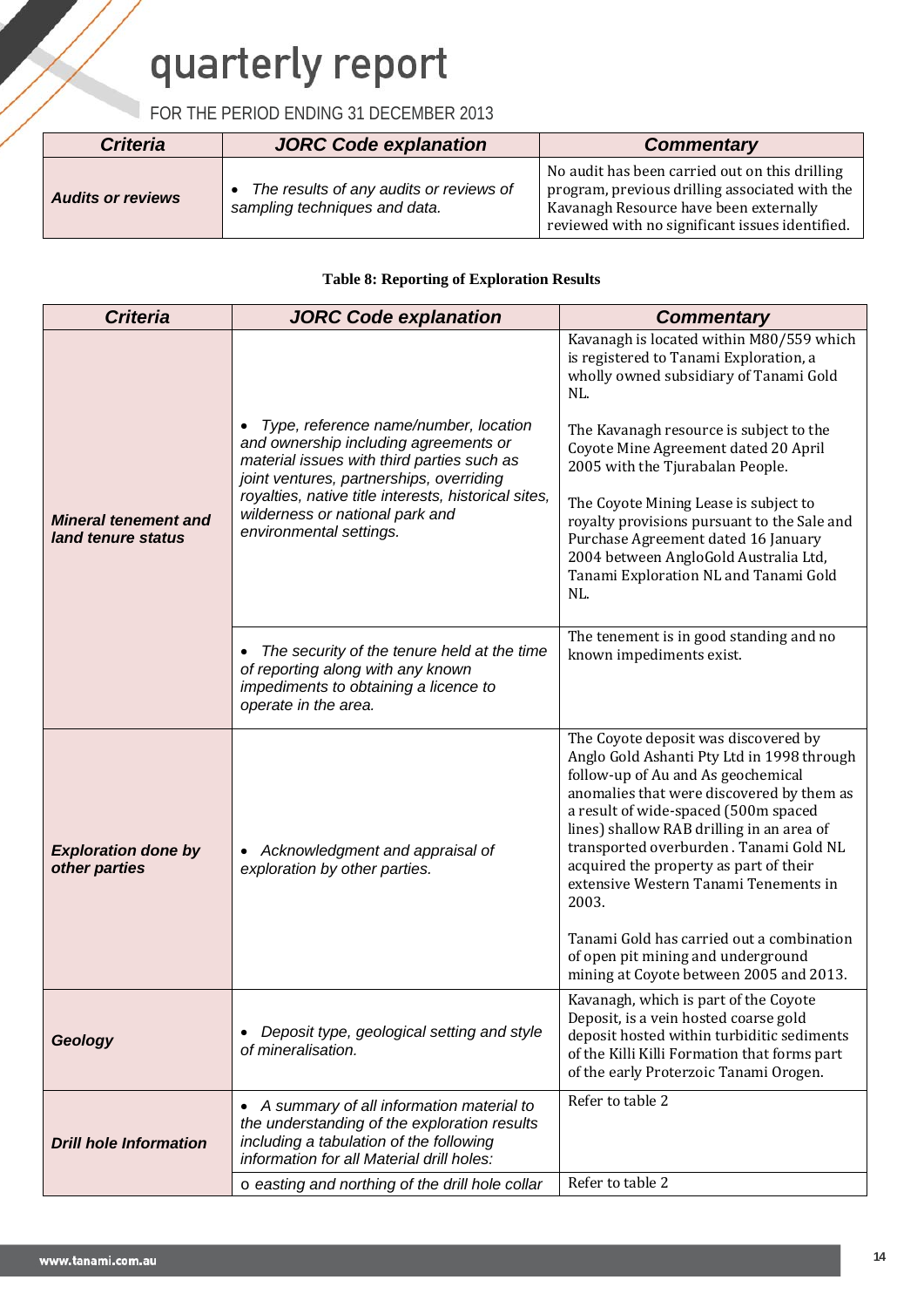| <b>Criteria</b>                                      | <b>JORC Code explanation</b>                                                                                                                                                                                                                                          | <b>Commentary</b>                                                                                                                                                                                                                                                                                                                                                                                                                                                                                                                                                        |  |
|------------------------------------------------------|-----------------------------------------------------------------------------------------------------------------------------------------------------------------------------------------------------------------------------------------------------------------------|--------------------------------------------------------------------------------------------------------------------------------------------------------------------------------------------------------------------------------------------------------------------------------------------------------------------------------------------------------------------------------------------------------------------------------------------------------------------------------------------------------------------------------------------------------------------------|--|
|                                                      | o elevation or RL (Reduced Level -<br>elevation above sea level in metres) of the<br>drill hole collar                                                                                                                                                                | Refer to table 2                                                                                                                                                                                                                                                                                                                                                                                                                                                                                                                                                         |  |
|                                                      | $\circ$ dip and azimuth of the hole                                                                                                                                                                                                                                   | Refer to table 2                                                                                                                                                                                                                                                                                                                                                                                                                                                                                                                                                         |  |
|                                                      | o down hole length and interception depth                                                                                                                                                                                                                             | Refer to table 2                                                                                                                                                                                                                                                                                                                                                                                                                                                                                                                                                         |  |
|                                                      | o hole length.                                                                                                                                                                                                                                                        | Refer to table 2                                                                                                                                                                                                                                                                                                                                                                                                                                                                                                                                                         |  |
|                                                      | If the exclusion of this information is<br>justified on the basis that the information is<br>not Material and this exclusion does not<br>detract from the understanding of the report,<br>the Competent Person should clearly explain<br>why this is the case.        | Refer to table 2                                                                                                                                                                                                                                                                                                                                                                                                                                                                                                                                                         |  |
|                                                      | • In reporting Exploration Results,<br>weighting averaging techniques, maximum<br>and/or minimum grade truncations (eg<br>cutting of high grades) and cut-off grades are<br>usually Material and should be stated.                                                    | The high grades in the exploration results<br>have not been cut, where irregular sample<br>lengths have been taken, these length have<br>been clearly stated.                                                                                                                                                                                                                                                                                                                                                                                                            |  |
| Data aggregation<br>methods                          | Where aggregate intercepts incorporate<br>short lengths of high grade results and<br>longer lengths of low grade results, the<br>procedure used for such aggregation should<br>be stated and some typical examples of such<br>aggregations should be shown in detail. | Due to narrow nature of Kavanagh<br>mineralisation intercepts rarely contain<br>more than 1 sample. In cases where this<br>does occur no internal dilution is included<br>and a minimum grade of 5g/t is required<br>for additional samples before they are<br>added to an intercept.<br>For example a 1 metre at 30g/t Au results<br>with a consecutive 1 metre at 2g/t result<br>will not be aggregated and reported as 1m<br>@ 30g/t Au while a 1 metre at 30g/t Au<br>results with a consecutive 1 metre a 6g/t<br>Au result would be aggregated to 2m @<br>18g/t Au |  |
|                                                      | The assumptions used for any reporting<br>of metal equivalent values should be clearly<br>stated.                                                                                                                                                                     | No metal equivalent values have been used                                                                                                                                                                                                                                                                                                                                                                                                                                                                                                                                |  |
|                                                      | These relationships are particularly<br>important in the reporting of Exploration<br>Results.                                                                                                                                                                         | All results stated in this report are<br>downhole.                                                                                                                                                                                                                                                                                                                                                                                                                                                                                                                       |  |
| <b>Relationship between</b><br>mineralisation widths | If the geometry of the mineralisation with<br>respect to the drill hole angle is known, its<br>nature should be reported.                                                                                                                                             | True width not known at this point in time<br>High grade orebodies such as Kavanagh are<br>sensitive to intercept thickness, as such                                                                                                                                                                                                                                                                                                                                                                                                                                     |  |
| and intercept lengths                                | If it is not known and only the down hole<br>lengths are reported, there should be a clear<br>statement to this effect (eg 'down hole<br>length, true width not known').                                                                                              | true width is calculated for all intercepts<br>and used in the resource estimation stages<br>with a (grade x true thickness) calculation<br>is made and estimated.                                                                                                                                                                                                                                                                                                                                                                                                       |  |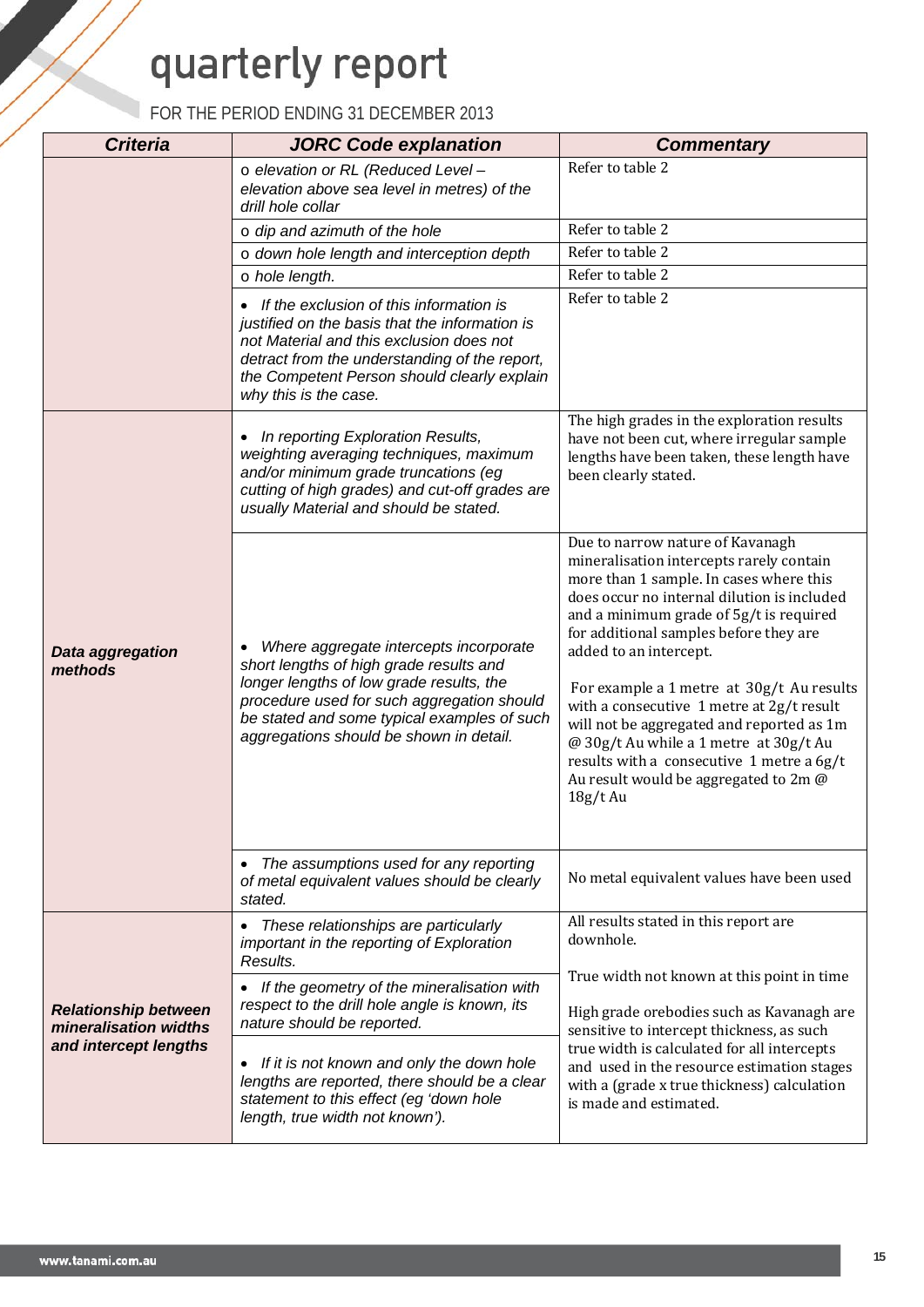| <b>Criteria</b>                              | <b>JORC Code explanation</b>                                                                                                                                                                                                                                                                                                                                                                                     | <b>Commentary</b>                                                                                                                                                             |
|----------------------------------------------|------------------------------------------------------------------------------------------------------------------------------------------------------------------------------------------------------------------------------------------------------------------------------------------------------------------------------------------------------------------------------------------------------------------|-------------------------------------------------------------------------------------------------------------------------------------------------------------------------------|
| <b>Diagrams</b>                              | Appropriate maps and sections (with<br>scales) and tabulations of intercepts should<br>be included for any significant discovery<br>being reported These should include, but not<br>be limited to a plan view of drill hole collar<br>locations and appropriate sectional views.                                                                                                                                 | Refer to Figure 1-3                                                                                                                                                           |
| <b>Balanced reporting</b>                    | Where comprehensive reporting of all<br>Exploration Results is not practicable,<br>representative reporting of both low and high<br>grades and/or widths should be practiced to<br>avoid misleading reporting of Exploration<br>Results.                                                                                                                                                                         | All results related to Kavanagh have been<br>reported.                                                                                                                        |
| <b>Other substantive</b><br>exploration data | Other exploration data, if meaningful and<br>material, should be reported including (but<br>not limited to): geological observations;<br>geophysical survey results; geochemical<br>survey results; bulk samples - size and<br>method of treatment; metallurgical test<br>results; bulk density, groundwater,<br>geotechnical and rock characteristics;<br>potential deleterious or contaminating<br>substances. | All relevant exploration information has<br>been reported                                                                                                                     |
|                                              | The nature and scale of planned further<br>work (eg tests for lateral extensions or depth<br>extensions or large-scale step-out drilling).                                                                                                                                                                                                                                                                       | As detailed in this report these results<br>are the from a larger drilling program still<br>underway at Coyote. Further drillholes<br>have been drilled with results pending, |
| <b>Further work</b>                          | Diagrams clearly highlighting the areas of<br>possible extensions, including the main<br>geological interpretations and future drilling<br>areas, provided this information is not<br>commercially sensitive.                                                                                                                                                                                                    | while other drill holes are planned and will<br>be drilled in the coming months. Further<br>detail of the results of this drilling will be<br>released as it comes to hand.   |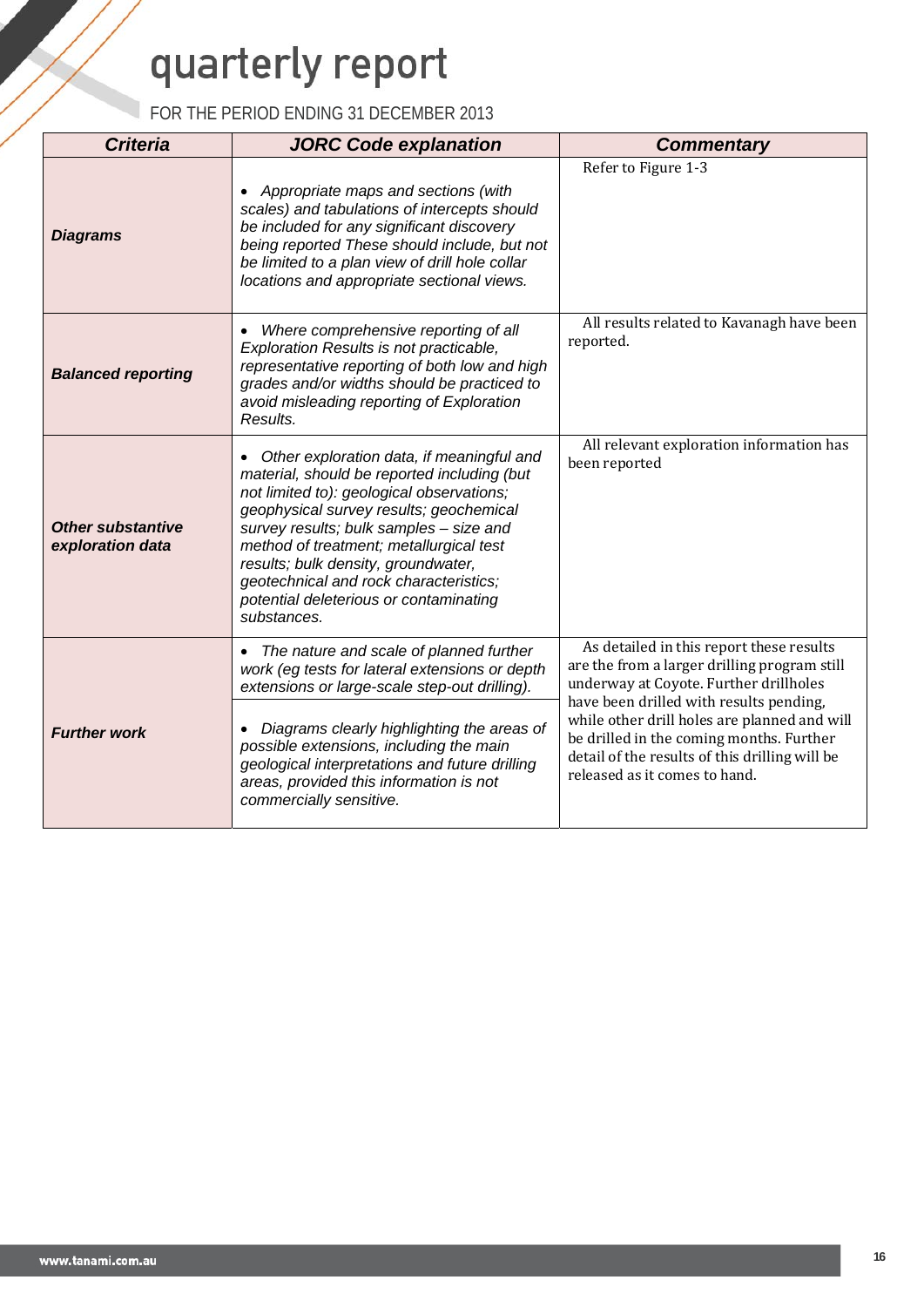*Rule 5.5*

## **Appendix 5B**

## **Mining exploration entity and oil and gas exploration entity quarterly report**

Introduced 01/07/96 Origin Appendix 8 Amended 01/07/97, 01/07/98, 30/09/01, 01/06/10, 17/12/10, 01/05/2013

|            | Name of entity<br><b>TANAMI GOLD NL</b>                  |                 |                                   |
|------------|----------------------------------------------------------|-----------------|-----------------------------------|
| <b>ABN</b> |                                                          |                 | Quarter ended ("current quarter") |
|            | 51 000 617 176                                           |                 | 31 December 2013                  |
|            | <b>Consolidated statement of cash flows</b>              |                 |                                   |
|            |                                                          | Current quarter | Year to date                      |
|            | Cash flows related to operating activities               |                 | (6 months)                        |
|            |                                                          | $A'$ ooo        | \$A'ooo                           |
| 1.1        | Receipts from product sales and related<br>debtors       | 16              | 525                               |
| 1,2        | Payments for (a) exploration & evaluation                | (1,960)         | (3,059)                           |
|            | (b) development                                          | (643)           | (919)                             |
|            | $(c)$ <sup>1</sup> production                            | (1,544)         | (4,114)                           |
|            | (d) administration                                       | (441)           | (2,026)                           |
| 1.3        | Dividends received                                       |                 |                                   |
| 1.4        | Interest and other items of a similar nature<br>received | 58              | 109                               |
| 1.5        | Interest and other costs of finance paid                 | (312)           | (443)                             |
| 1.6        | Income taxes paid                                        |                 |                                   |
| 1.7        | Other - withholding tax paid                             | (22)            | (31)                              |
|            | <b>Net Operating Cash Flows</b>                          | (4,848)         | (9,958)                           |
|            | Cash flows related to investing activities               |                 |                                   |
| 1.8        | Payment for purchases of: (a) prospects                  |                 |                                   |
|            | (b) equity investments                                   |                 |                                   |
|            | (c) other fixed assets                                   | (28)            | (28)                              |
| 1.9        | Proceeds from sale of:<br>(a) prospects                  |                 |                                   |
|            | (b) equity investments                                   |                 | 2,665                             |
|            | (c) other fixed assets                                   |                 |                                   |
| 1.10       | Loans to other entities                                  |                 |                                   |
| 1.11       | Loans repaid by other entities                           |                 |                                   |
| 1.12       | Other - payment for security bond                        |                 | (71)                              |
| 1.13       | Other - refund of security bond                          | 2,605           | 2,605                             |
|            | Net investing cash flows                                 | 2,577           | 5,171                             |
| 1.14       | Total operating and investing cash flows                 |                 |                                   |
|            | (carried forward)                                        | (2,271)         | (4,787)                           |

<sup>1.</sup> The Company's sole operating gold mine (Coyote) was placed on care and maintenance 24 April 2013. The on-going care and maintenance costs incurred at Coyote are captured internally by Management within its existing production departments (Maintenance, Underground and Processing). The presentation of the care and maintenance costs as production costs within the Appendix 5B is consistent with Company guidelines and internal reporting.

+ See chapter 19 for defined terms.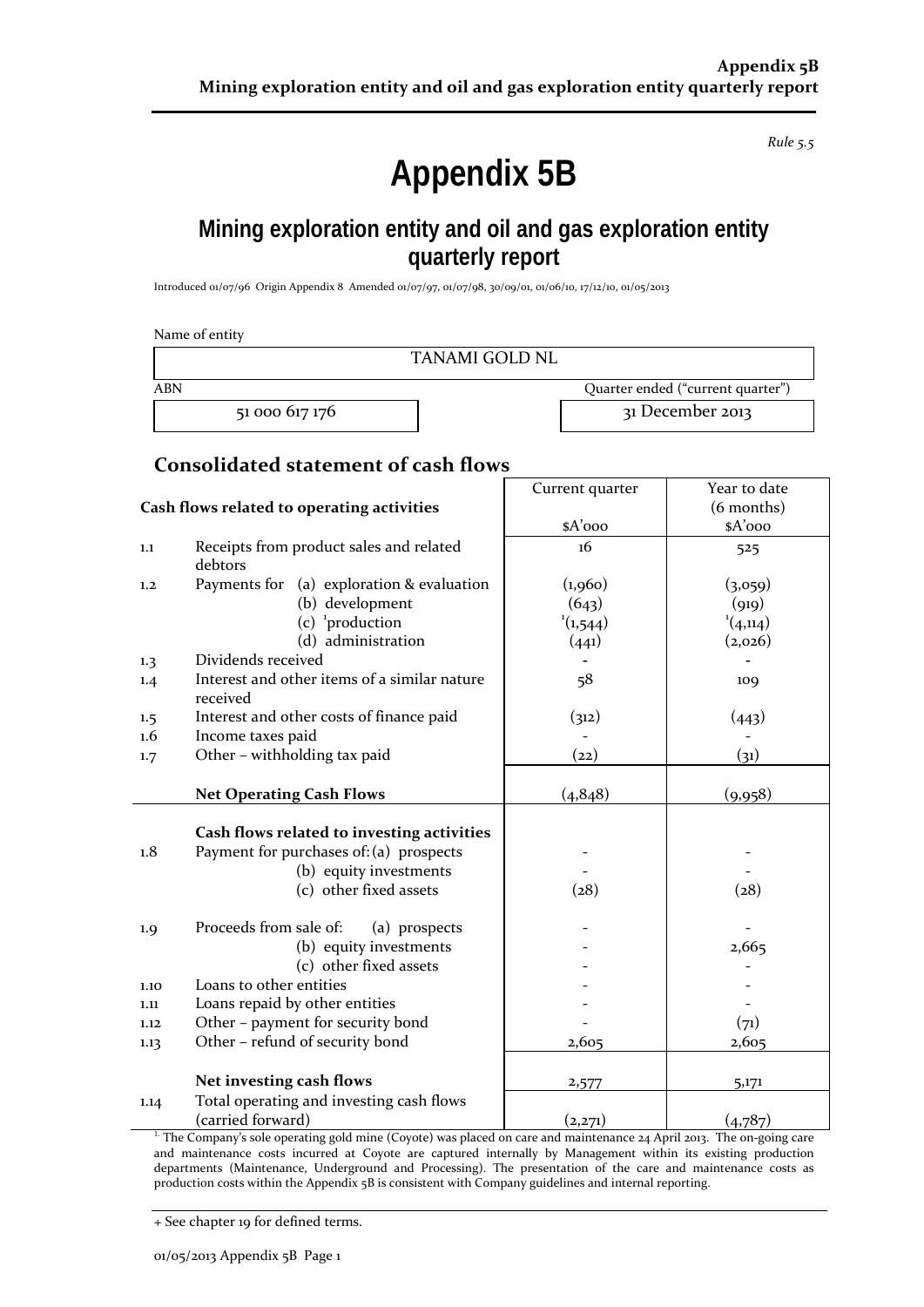### **Appendix 5B Mining exploration entity and oil and gas exploration entity quarterly report**

| 1.14 | Total operating and investing cash flows      |         |         |
|------|-----------------------------------------------|---------|---------|
|      | (brought forward)                             | (2,271) | (4,787) |
|      |                                               |         |         |
|      | Cash flows related to financing activities    |         |         |
| 1.15 | Proceeds from issues of shares, options, etc. | 6,761   | 6,761   |
| 1.16 | Proceeds from sale of forfeited shares        |         |         |
| 1.17 | Proceeds from borrowings                      |         | 6,000   |
| 1.18 | Repayment of borrowings                       | (214)   | (395)   |
| 1.19 | Dividends paid                                |         |         |
| 1.20 | Other (provide details if material)           | (227)   | (450)   |
|      |                                               |         |         |
|      | Net financing cash flows                      | 6,320   | 11,916  |
|      |                                               |         |         |
|      | Net increase (decrease) in cash held          | 4,049   | 7,129   |
|      |                                               |         |         |
| 1.21 | Cash at beginning of quarter/year to date     | 4,704   | 1,624   |
| 1.22 | Exchange rate adjustments to item 1.20        |         |         |
|      | Cash at end of quarter                        |         |         |
| 1.23 |                                               | 8,753   | 8,753   |
|      |                                               |         |         |

## **Payments to directors of the entity, associates of the directors, related entities of the entity and associates of the related entities**

|      |                                                                  | Current quarter<br>$A'$ ooo |
|------|------------------------------------------------------------------|-----------------------------|
| 1.24 | Aggregate amount of payments to the parties included in item 1.2 | (71)                        |
| 1.25 | Aggregate amount of loans to the parties included in item 1.10   |                             |
|      |                                                                  |                             |

## 1.26 Explanation necessary for an understanding of the transactions N/A

## **Non-cash financing and investing activities**

2.1 Details of financing and investing transactions which have had a material effect on consolidated assets and liabilities but did not involve cash flows

N/A

2.2 Details of outlays made by other entities to establish or increase their share in projects in which the reporting entity has an interest

N/A

<sup>+</sup> See chapter 19 for defined terms.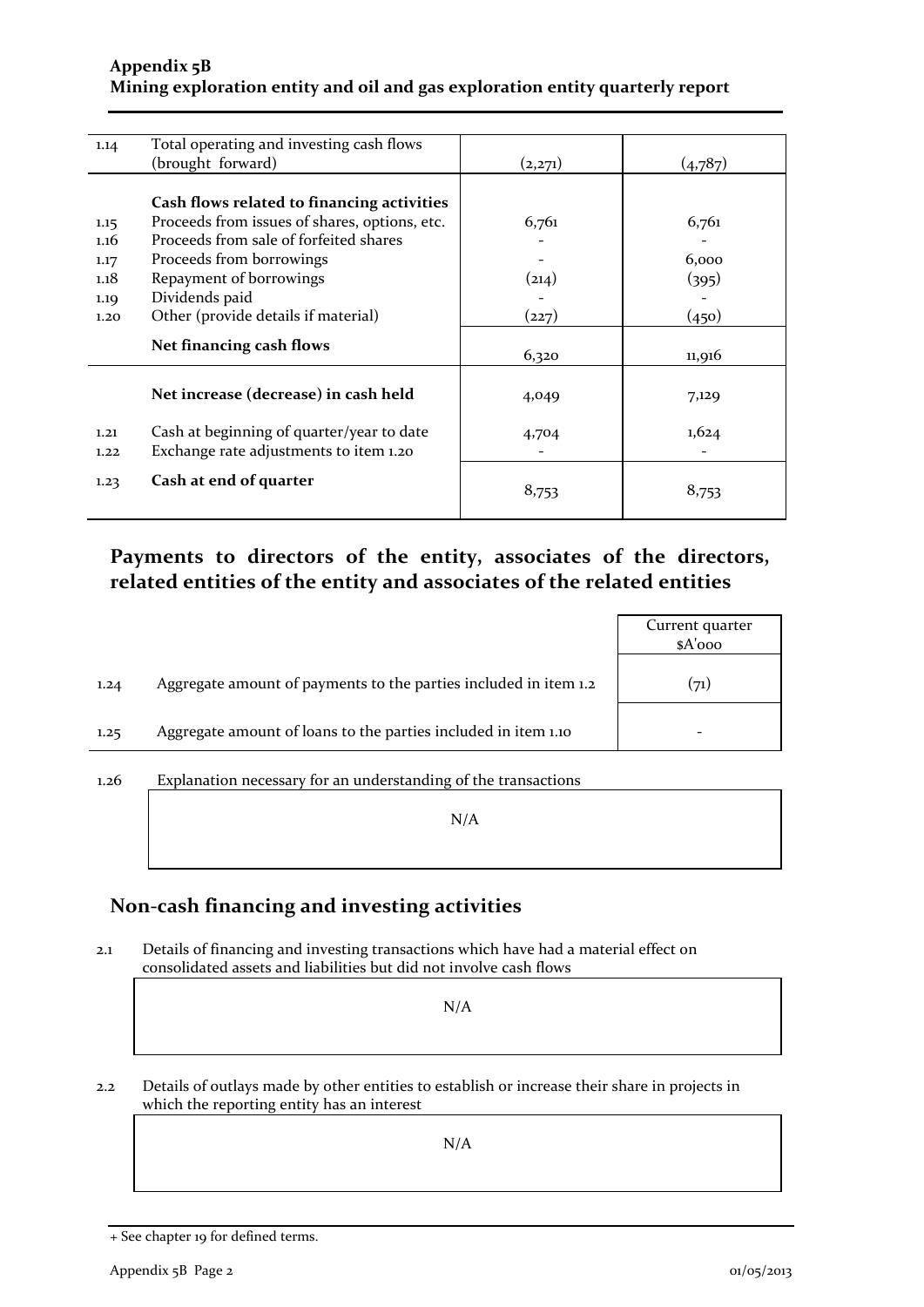## **Financing facilities available**

*Add notes as necessary for an understanding of the position.*

|     |                             | Amount available<br>$A'$ 000 | Amount used<br>$A'$ 000 |
|-----|-----------------------------|------------------------------|-------------------------|
| 3.1 | Loan facilities             |                              |                         |
|     |                             | 15,000                       | 15,000                  |
| 3.2 | Credit standby arrangements | -                            |                         |
|     |                             |                              |                         |

## **Estimated cash outflows for next quarter**

|     |                            | \$A'ooo |
|-----|----------------------------|---------|
| 4.1 | Exploration and evaluation | 1,250   |
| 4.2 | Development                | 56      |
| 4.3 | Production                 | 1,020   |
| 4.4 | Administration             | 704     |
|     | <b>Total</b>               | 3,030   |

## **Reconciliation of cash**

|     | Reconciliation of cash at the end of the quarter (as<br>shown in the consolidated statement of cash flows)<br>to the related items in the accounts is as follows. | Current quarter<br>$A'$ 000 | Previous quarter<br>$A'$ 000 |
|-----|-------------------------------------------------------------------------------------------------------------------------------------------------------------------|-----------------------------|------------------------------|
| 5.1 | Cash on hand and at bank                                                                                                                                          | 8,753                       | 4,704                        |
| 5.2 | Deposits at call                                                                                                                                                  |                             |                              |
| 5.3 | Bank overdraft                                                                                                                                                    |                             |                              |
| 5.4 | Other (provide details)                                                                                                                                           |                             |                              |
|     | Total: cash at end of quarter (item 1.23)                                                                                                                         | 8,753                       | 4,704                        |

<sup>+</sup> See chapter 19 for defined terms.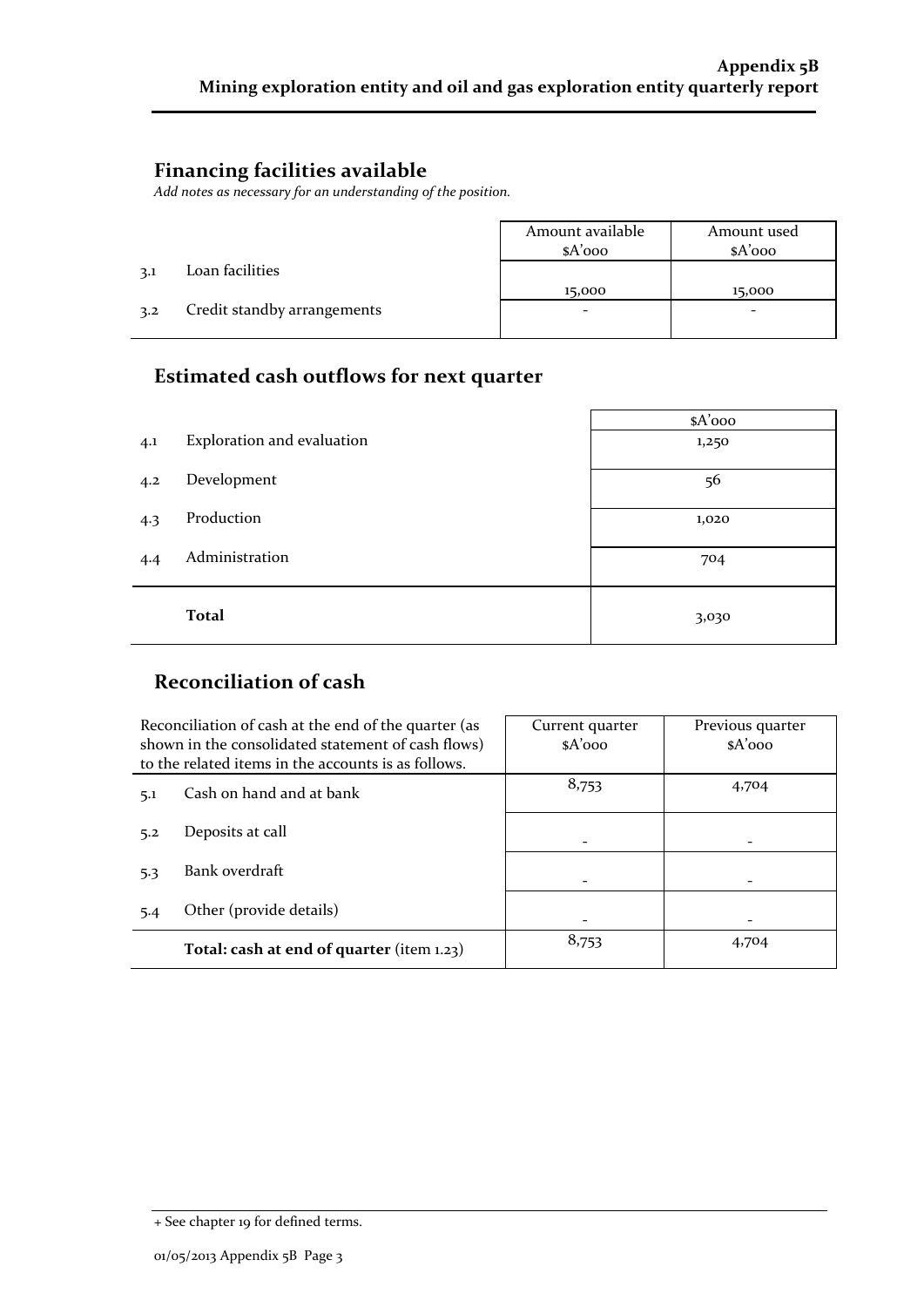## **Changes in interests in mining tenements and petroleum tenements**

|     |                                                                                                   | Tenement<br>reference<br>and<br>location | Nature of interest<br>(note (2))                                                                                                                                                     | Interest at<br>beginning<br>of quarter | Interest at<br>end of<br>quarter |
|-----|---------------------------------------------------------------------------------------------------|------------------------------------------|--------------------------------------------------------------------------------------------------------------------------------------------------------------------------------------|----------------------------------------|----------------------------------|
| 6.1 | Interests in mining<br>tenements and<br>petroleum tenements<br>relinquished, reduced<br>or lapsed | E8o/3665<br>E8o/4006                     | Reduction in area by<br>Compulsory/<br><b>Voluntary</b><br><b>Partial Surrender</b><br>11 blocks $(35 \text{ km}^2)$<br>$26$ blocks $(83 \text{ km}^2)$<br><b>Outright Surrender</b> | 100%<br>100%                           | NIL<br><b>NIL</b>                |
|     |                                                                                                   |                                          | Nil<br><b>Expiry</b><br>Withdrawal<br>Nil<br><b>Sale</b><br>Nil                                                                                                                      |                                        |                                  |
| 6.2 | Interests in mining<br>tenements and<br>petroleum tenements<br>acquired or increased              |                                          | <b>Application for</b><br><b>Exploration Licence</b><br>Nil<br>Purchase<br>Nil                                                                                                       |                                        |                                  |

## **Issued and quoted securities at end of current quarter**

*Description includes rate of interest and any redemption or conversion rights together with prices and dates.*

|     |                                                                 | Total number | Number quoted | Issue price per<br>security (see<br>note $3)$ (cents) | Amount paid up<br>per security (see<br>$note$ 3) (cents) |
|-----|-----------------------------------------------------------------|--------------|---------------|-------------------------------------------------------|----------------------------------------------------------|
| 7.1 | Preference<br><i><b>*securities</b></i><br><i>(description)</i> |              |               |                                                       |                                                          |

<sup>+</sup> See chapter 19 for defined terms.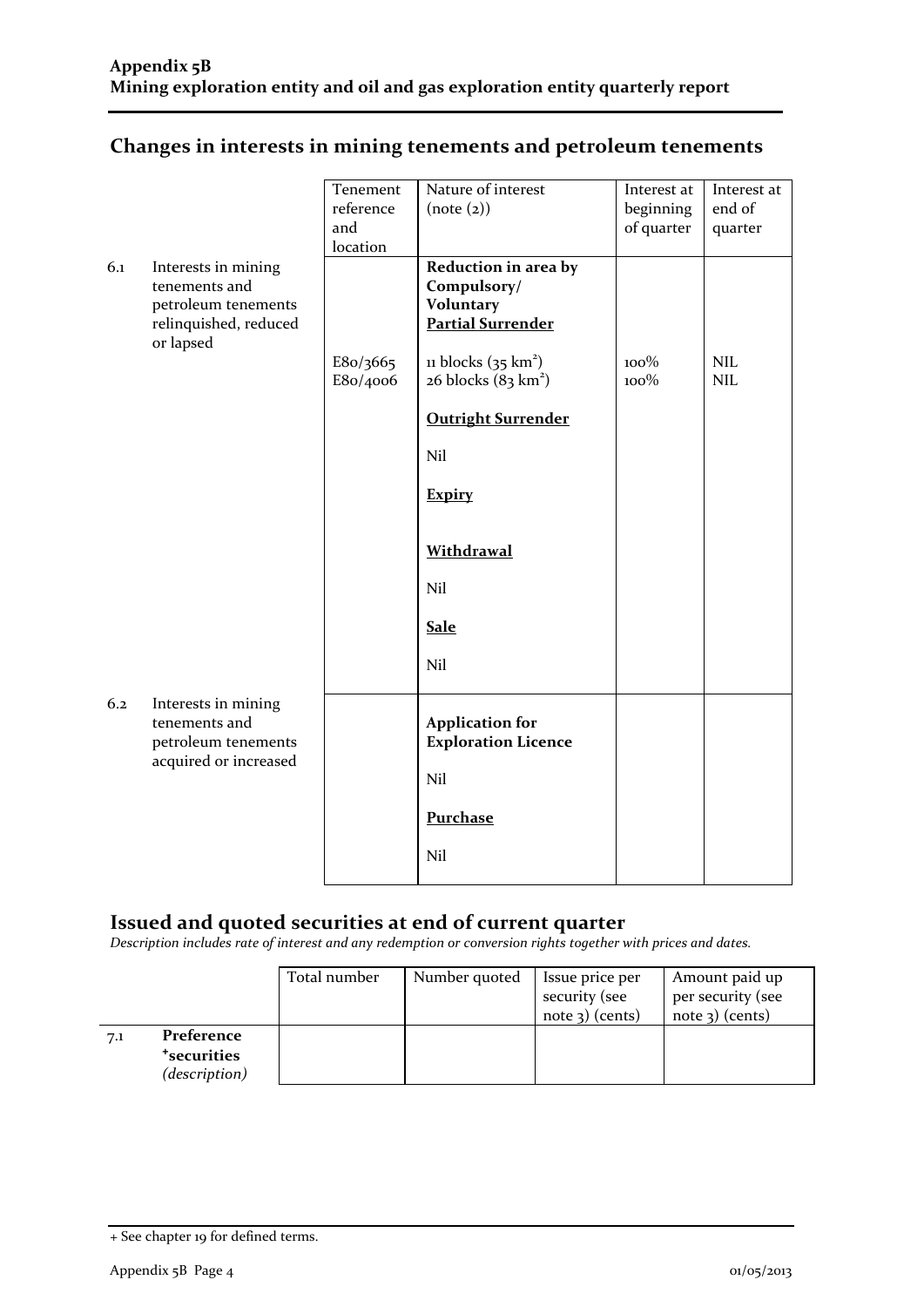| 7.2  | Changes during<br>quarter<br>(a) Increases<br>through issues<br>(b) Decreases<br>through returns<br>of capital, buy-            |                                 |                   |                                              |                                                       |
|------|---------------------------------------------------------------------------------------------------------------------------------|---------------------------------|-------------------|----------------------------------------------|-------------------------------------------------------|
|      | backs,<br>redemptions                                                                                                           |                                 |                   |                                              |                                                       |
| 7.3  | +Ordinary<br>securities                                                                                                         | 925,621,728                     | 925,621,728       |                                              |                                                       |
| 7.4  | Changes during<br>quarter<br>(a) Increases<br>through issues<br>(b) Decreases<br>through returns<br>of capital, buy-<br>backs   | 338,073,205                     | 338,073,205       |                                              |                                                       |
| 7.5  | +Convertible<br>debt<br>securities<br>(description)                                                                             |                                 |                   |                                              |                                                       |
| 7.6  | Changes during<br>quarter<br>(a) Increases<br>through issues<br>(b) Decreases<br>through<br>securities<br>matured,<br>converted |                                 |                   |                                              |                                                       |
| 7.7  | Options<br>(description and<br>conversion<br>factor)                                                                            | 300,000<br>1,450,000<br>237,500 |                   | Exercise price<br>\$1.34<br>\$0.90<br>\$1.00 | Expiry date<br>22/12/2016<br>28/03/2017<br>28/03/2017 |
| 7.8  | <b>Issued during</b><br>quarter                                                                                                 |                                 |                   |                                              |                                                       |
| 7.9  | Exercised<br>during quarter                                                                                                     |                                 |                   |                                              |                                                       |
| 7.10 | <b>Expired during</b><br>quarter                                                                                                | 462,500<br>25,000               | $\qquad \qquad -$ | \$0.90<br>$$1.00$                            | 31/12/2013<br>31/12/2013                              |
| 7.11 | <b>Debentures</b><br>(totals only)                                                                                              |                                 |                   |                                              |                                                       |
| 7.12 | Unsecured<br>notes (totals<br>only)                                                                                             |                                 |                   |                                              |                                                       |

<sup>+</sup> See chapter 19 for defined terms.